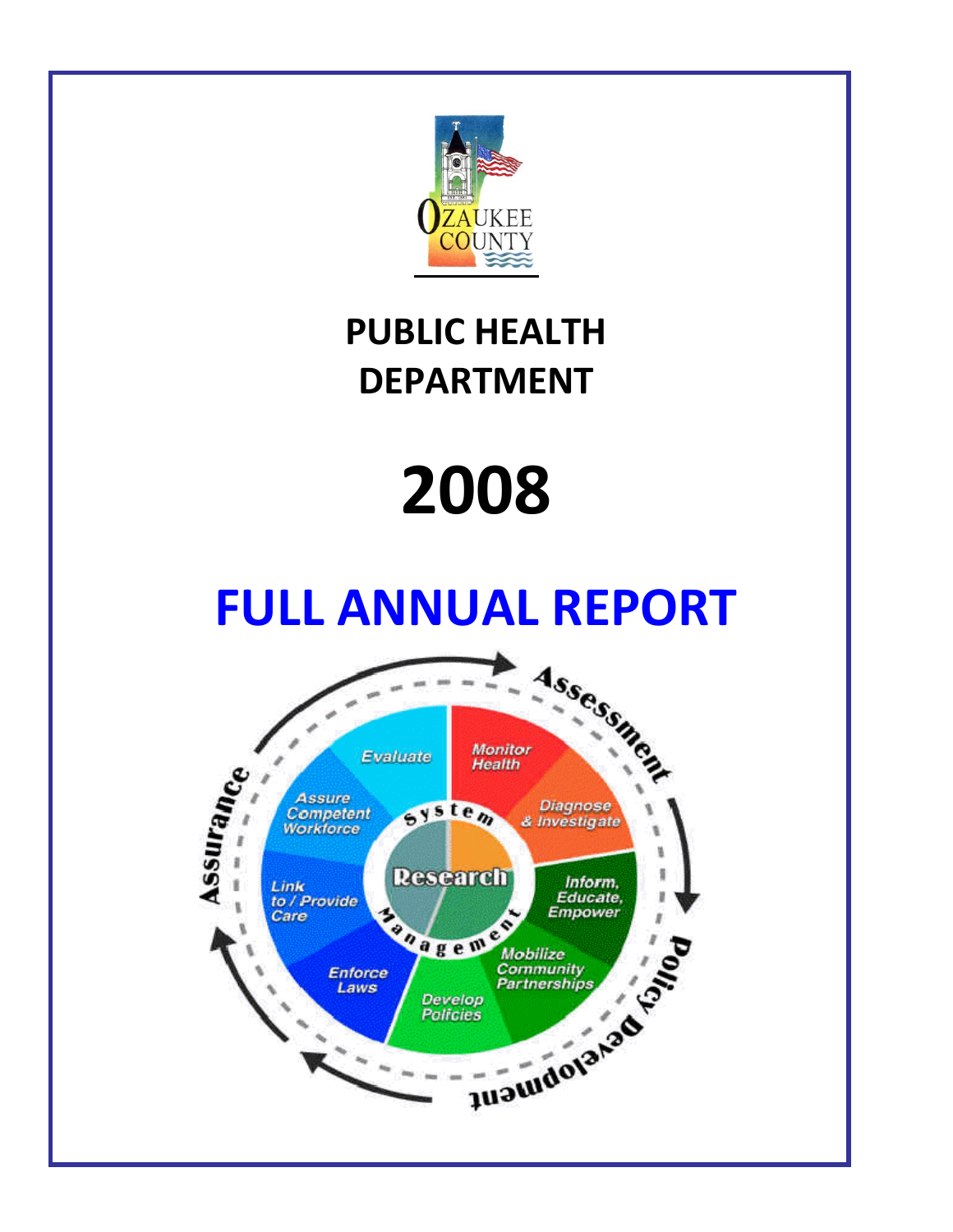| Executive Summary & Health and Human Services Board and Committee  |           |
|--------------------------------------------------------------------|-----------|
| Public Health Staff members, contracted staff and Medical Advisor6 |           |
|                                                                    |           |
| Mission Statement, Philosophy and Goals, Essential Services        | 8         |
| Communicable Disease Control and Investigation                     | $9 - 12$  |
|                                                                    | $12 - 18$ |
|                                                                    | 18-20     |
|                                                                    | 20        |
|                                                                    | $21 - 22$ |
|                                                                    | $22 - 24$ |
|                                                                    | 24-25     |
|                                                                    | 25        |
|                                                                    | 26        |
|                                                                    | $27 - 28$ |
|                                                                    | 29        |
|                                                                    | 30        |
|                                                                    |           |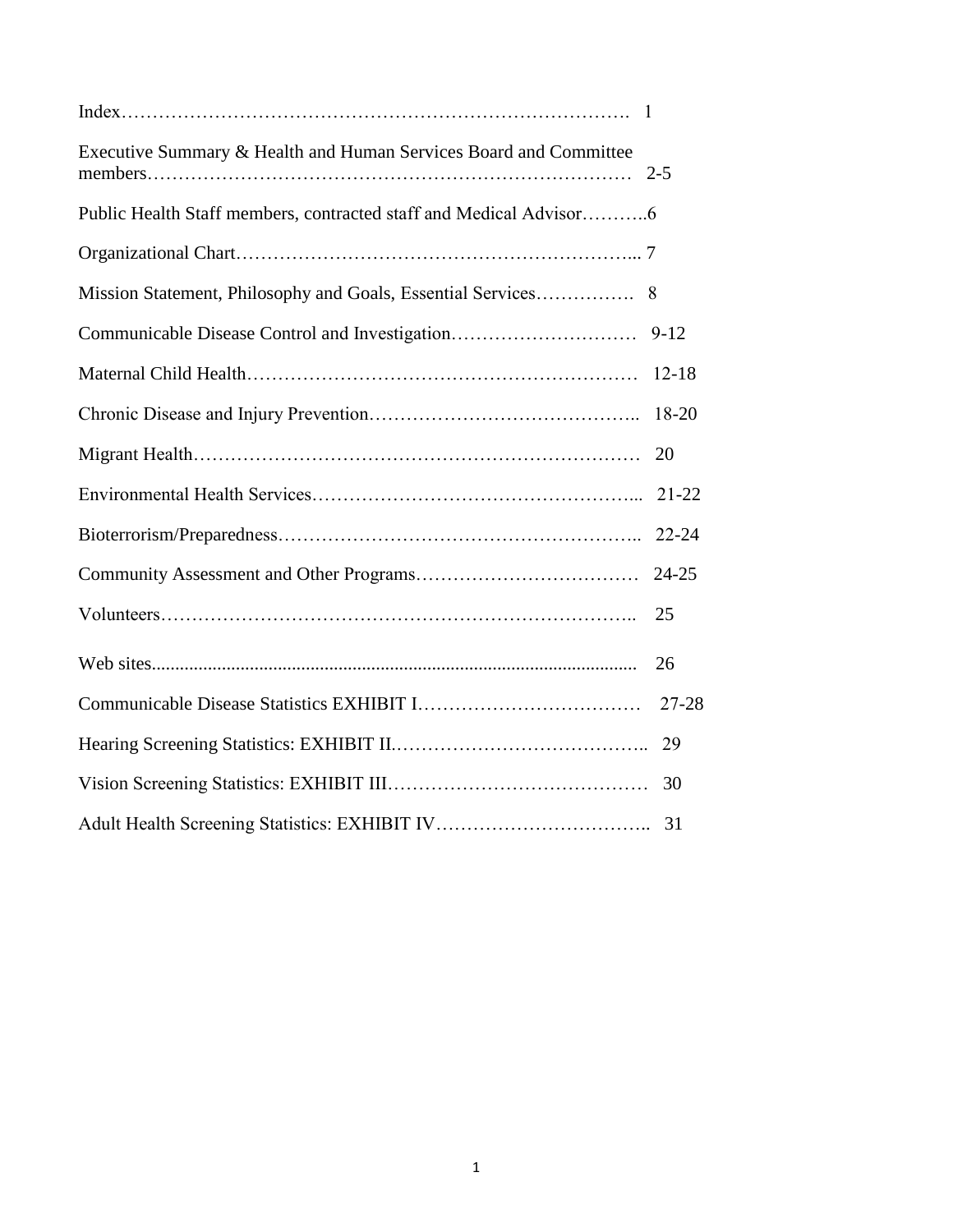#### **2008 ANNUAL REPORT**

#### **January 1 thru December 31**

#### **EXECUTIVE SUMMARY**



#### **OZAUKEE COUNTY PUBLIC HEALTH DEPARTMENT**

#### *TO THE HONORABLE BOARD OF SUPERVISORS OF OZAUKEE COUNTY, WISCONSIN*

Dear Ladies and Gentlemen,

**Mission Statement:** *The Mission of the Ozaukee County Public Health Department is to prevent disease and to promote and protect the safety and health of all county residents.*

#### **Introduction:**

Each of us is confronted daily to improve our own personal health, but how would we improve the health of our community as a whole? Building healthy communities is an ongoing challenge for the Board of Health, the Public Health Department, and community partners. In 2008, Ozaukee County Public Health used a combination of methods and involvement in public services to influence healthy choices and to improve healthy outcomes. The Executive Summary provides one to two highlights from each public health core function; the full annual report summarizes the work done through our established programs and services and spotlights new areas in which public health encouraged community decision-making to improve safety, health and well-being of residents. The full report is available on the internet at:

<http://www.co.ozaukee.wi.us/AnnualReports/2008/PublicHealth.htm>

#### **Summary of Highlights:**

#### *GENERALIZED PUBLIC HEALTH NURSING: WI Statute 251.04(8); Administrative Rule HFS 140.04(1) (a; HEALTH PROMOTION: WI Statutes 251.05(2)(a) and 253.06; Administrative Rule HFS 140.04(1)(c)*

**COMMUNITY HEALTH ASSESSMENTS** are viewed as important to the overall health of the community and to the improvement of local health agencies. Local health departments are required by law to conduct a community health assessment at least every five years. The last community assessment was completed in 2002 with health priorities determined thru 2007. In 2008, the process has once again begun with gathering and compiling health data from a variety of sources. This and other information will be utilized by the OHI (Ozaukee Health Initiative), a committee of local community leaders, to work through the CHIP (Community Health Improvement Plan) process. The OHI will be working in 2009 toward analyzing this data to identify health strengths and weaknesses of Ozaukee County and to determine goals for improving health outcomes over the next five years. Their recommendations will be submitted to the Board of Health for their review and adoption.

**THE 2008 WISCONSIN COUNTY HEALTH RANKINGS REPORT** found Ozaukee County the healthiest county in the state. This report is the sixth annual "health check-up" of the 72 counties and the City of Milwaukee, developed by the University of Wisconsin Population Health Institute. Over 30 measures of health are used to determine the overall health of each county in Wisconsin. Find the report at:<http://www.pophealth.wisc.edu/UWPHI/pha/wchr.htm>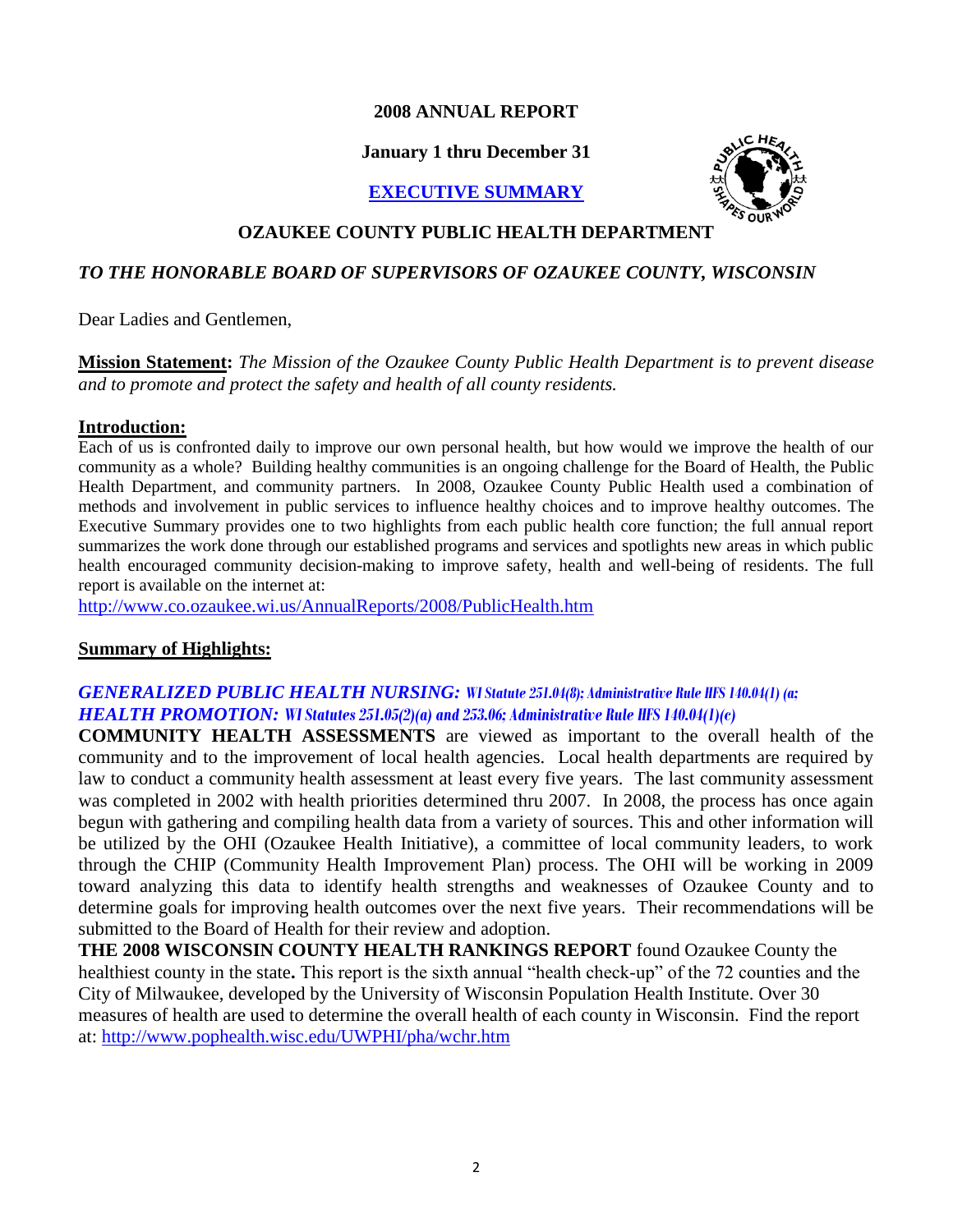#### *CHRONIC DISEASE AND INJURY PREVENTION: Chapter 255 and HFS 140 (1) (a) (4)*

**FALLS PREVENTION** was the focus of this year's prevention grant: 1 out of every 3 seniors (65 years)  $\&$  older) fall every year. Wisconsin ranks  $2<sup>nd</sup>$  in the nation in the rate of deaths from falls. In Ozaukee County (2002-2004): 969 residents were seen in the emergency room for falls related injuries, 631 were hospitalized for falls related injuries, 16 died from falls. The "Sure Step" program (a falls prevention program developed by the University of Wisconsin Falls Clinic) was provided by a specially trained public health nurse to Ozaukee County seniors identified to be at high risk of falling.

**TOBACCO data** from the "Burden of Tobacco in Ozaukee County\*" reports 82% of Ozaukee County's adult population has chosen a healthier lifestyle by not smoking. The 18%, who do smoke, cause approximately \$33.7 million dollars in health care and approximately 15% of all deaths each year are directly attributed to smoking in Ozaukee County. Through efforts of the OHI, a list of smoke-free restaurants are maintained on the Public Health web page and have been mailed certificates of recognition to all smoke free restaurants in Ozaukee County. \**Published by WI Division of Public Health's Tobacco/Control Program*

**WISCONSIN WELL WOMAN PROGRAM** (WWWP) provides preventive health screening services to low income, uninsured or underinsured women residing in Wisconsin. Breast and cervical cancer screening has been the primary reason for funding since 1994. Eligible women are enrolled through Ozaukee County's WWWP coordinator, a public health nurse. The WWWP focuses on women who are age 35 through 64 with a household income at or below 250% of the current federal poverty level. In 2008, 64 women participated in the WWWP screenings. Twelve (12) women had abnormal screenings and needed further evaluation and follow-up. Eight (8) Ozaukee County women are currently enrolled in Wisconsin Well Woman Medical Assistance T-19 (WWWMA) for treatment of breast cancer and four (4) women for treatment of pre-cancerous conditions of the cervix or cervical cancer.

#### *HUMAN HEALTH HAZARD CONTROL: WI Statutes 251.05(2) & 252; Administrative Rule HFS 140.04(1) (e) & (f)*

**THE ENVIRONMENTAL HEALTH SPECIALIST** (EHS) addressed over 480 citizen environmental concerns. These concerns included issues of housing and home safety, lead, indoor air quality (mold), food safety, drinking and beach water quality, pest and animal control, sewage, solid and hazardous waste, radon, asbestos, West Nile Virus, occupational health, and emergency preparedness. In response to the 2008 flooding, the EHS worked with the Wisconsin Department Natural Resources, the Village of Thiensville, and with private and public well owners to determine if well water drinking supplies were safe for consumption. Water, from public and private wells in Thiensville, was tested for bacteria and appropriate follow up taken to inform well owners of the bacteriological condition of their well water. In addition the EHS answered well owner issues and concerns and distributed free well test kits. In some cases chlorination guidance was provided.

**MEDICATION COLLECTION DAY** held on April 19, 2008 was a very successful event. This event was sponsored by the following partners, Columbia St. Mary's Ozaukee Hospital, MATC, Village of Saukville Water and Waste Water Department, Ozaukee County Sheriff, Highway and Public Health Departments. This year we initiated two drive through drop off sites; Highway Department, Port Washington and MATC in Mequon. We collected 399 pounds of pharmaceuticals and 13 pounds of inhalers in Port Washington and 601 pounds of pharmaceuticals and 9 pounds of inhalers in Mequon. A total of 1,022 pounds were kept from our landfills and water. Public Health also took this opportunity to test out portions of our Mass Clinic Plans. We tested communication equipment, supplies, just in time training for volunteers, Incident Command procedures and forms, use of ESPONDER, and use of equipment such as signage.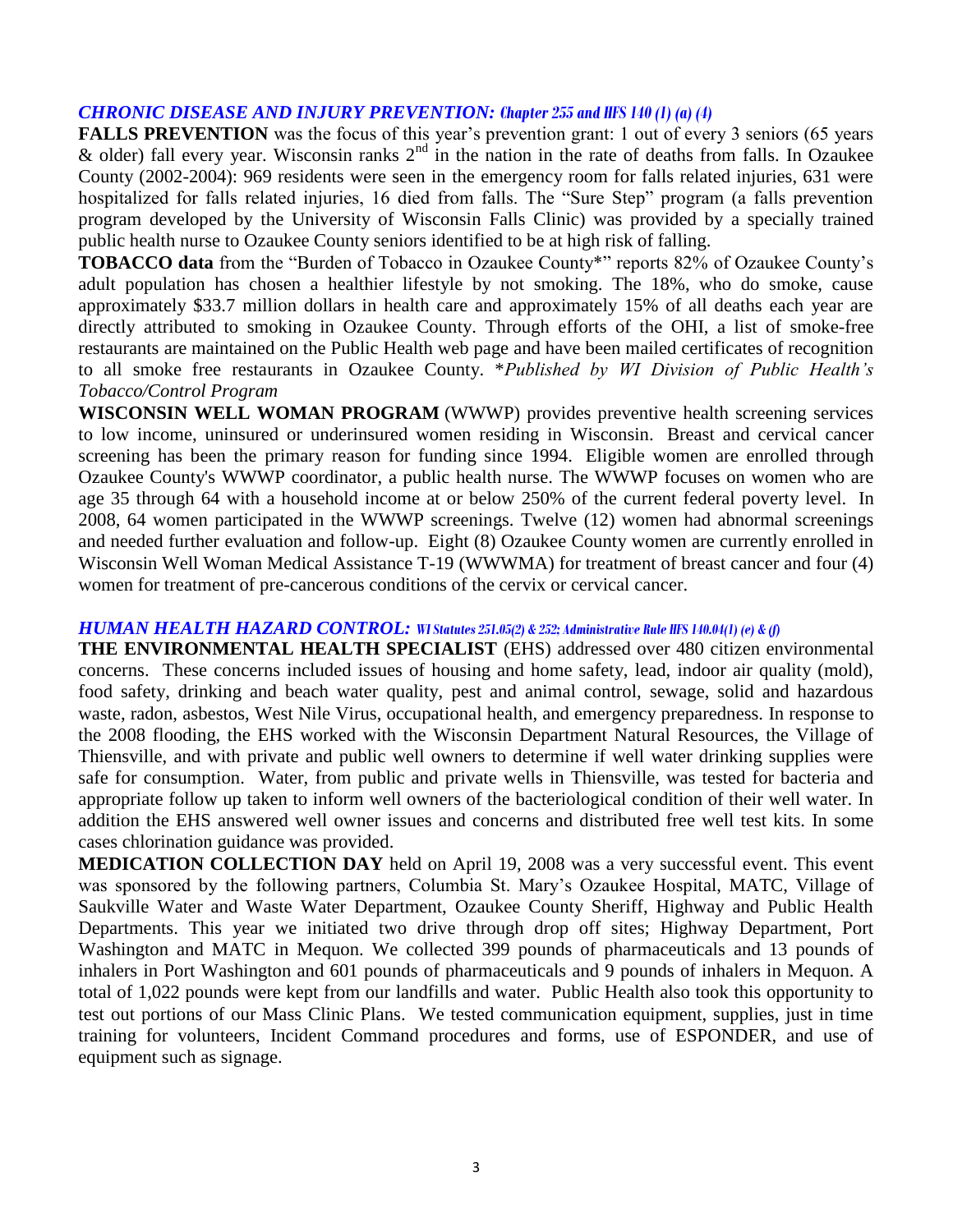#### **COMMUNICABLE DISEASE CONTROL:** *Chapter 252 of the Wisconsin Statutes and HFS 140 and 145*

**WITH COMMUNICABLE DISEASE CONTROL**, the first priority is to take whatever actions are needed to prevent spread from the infected individual to others in the community. Efforts also involve attempts to locate the source of the infection and to identify any outbreaks or community wide increases in illness. We continue to cross train nursing staff in communicable disease investigations. A new state electronic surveillance system will be implemented at the health department in 2009. This system will be utilized by labs and medical providers for their reporting. It is predicted that improved surveillance with this system, could increase the workload by 30%. 265 communicable diseases were investigated this year with 213 confirmed.

**IMMUNIZATIONS** are a primary way to help prevent the spread of disease. The health department continues to provide adult and childhood vaccines and we have seen an increase in the delivery of these vaccines; 355 more vaccines were given in 2008 (3,430 total, not including flu**)**. A new emphasis was initiated thanks to the Wisconsin Immunization Program, who received federal supplemental funds for the purchase of hepatitis B vaccine for adults at high risk for viral hepatitis. The goal of this initiative is to improve vaccination coverage and to reduce the incidence of acute hepatitis B among adults in Wisconsin. A total of 235 vaccines were administered; 66 Hepatitis B-Adult and 169 Hepatitis A/B Combo.

**INFLUENZA VACCINE** manufacturers were right on schedule with this year's production of flu vaccine, therefore, we were able to start flu clinics in early October. The influenza recommendations from the CDC this year were for anyone who is at risk of complications from the flu with special emphasis to encourage Health Care workers to receive the vaccine. Vaccines were provided to individuals in group homes, senior meal sites, industries and business offices, open clinics through out the community as well as at the office of the Public Health Department. The Public Health Department administered 6,194 adult doses and 690 pediatric doses of flu vaccine. The FluMist, a nasal vaccine now available for children two years of age through adults of 49 years, was more highly accepted this year then in the past. We will continue to provide vaccine at our office in 2009 for the remainder of the flu season.

**PREPAREDNESS PLANNING** in 2008 was a very productive year working with three Bioterrorism Grants; Preparedness Grant, Pandemic Influenza Grant and the Cities Readiness Initiative (CRI) Grant. Public health staff met and or exceeded all of the required grant objectives. Some of the highlights based on the objectives include: 1) the revision of the Public Health Emergency Plan (PHEP). Many of the revisions were a result of statewide efforts and many were the result of local planning efforts. It is very comprehensive and includes the Mass Clinic Plan, IPS (Interim Pharmaceutical Stockpile) plan, SNS (Strategic National Stockpile) Plan, and the developing Cities Readiness Initiative Plan. 2) All of the PH staff is certified in the Public Health Emergency Preparedness Core Competencies; staff is critical in any public health emergency. All PH staff have been trained in ICS (Incident Command System) and all are NIMS (National Incident Management System) compliant. We will continue to be trained in additional competencies in 2009. 3) By facilitating with our local medical partners we were able to submit to the Division of Public Health an Ozaukee County Antiviral Distribution Plan for Pandemic Influenza that designates local treatment centers. We are very appreciative of our partners, Columbia St. Mary's Ozaukee and Advanced Health Care for their commitment and follow through in these planning efforts to assure that Ozaukee County is better prepared to serve our citizens. 4) Plans and parts of plans were tested and reviewed through exercises. We always learn from these events and continually improve plans and staff skills. 5) Purchased needed equipment that will assist in an emergency, such as communication systems, personal protective equipment, 'go kits' with variety of supplies and an 'alert notification system' called **MYSTATEUSA** to be implemented by the County Sheriff's department in 2009. This system will allow public health to call out citizens to a mass clinic in a systematic manner that will help to control traffic flow. This system calls out alerts to land and cell phones to provide emergency notification.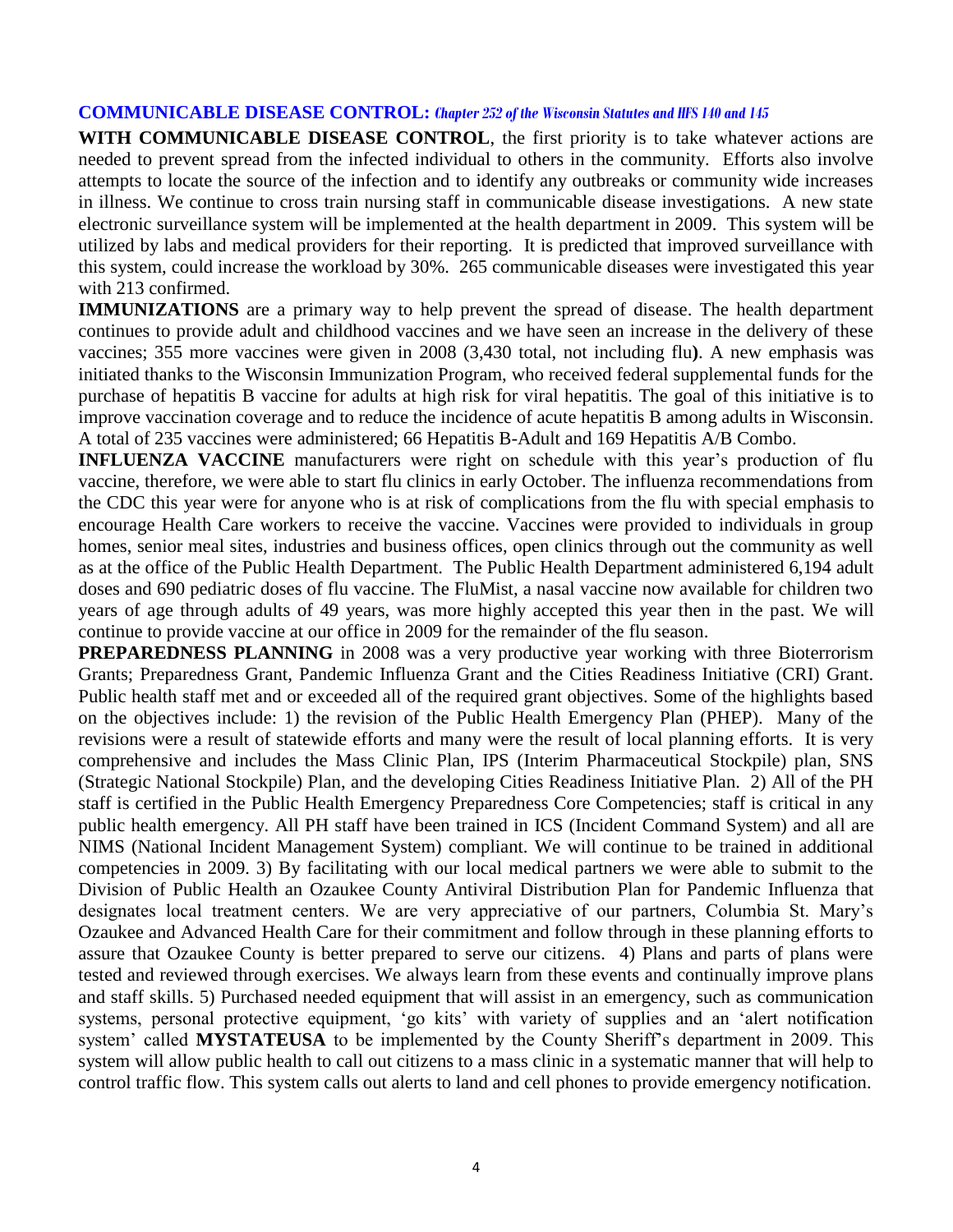#### *MATERNAL CHILD HEALTH: Chapter 253 of the Wisconsin Public Health Statutes*

**THE MATERNAL CHILD HEALTH (MCH) program** has continued to emphasize collaboration with community agencies in the year 2008 in an ongoing effort to strengthen families in Ozaukee County. In 2008, the MCH program identified two grant objectives that addressed 2010 health priorities. The first objective was to provide 30 infants and their parents who were not enrolled in a Medicaid program at least one public health nurse home visit. The grant focus was to target mothers that were primipara who had identified needs or concerns prior to hospital discharge, experiencing difficulties with breastfeeding, complications during delivery or postpartum, limited learning skills, mental illness, or a history of alcohol or other drug dependency. The public health nurse completed an infant and maternal assessment, offered breastfeeding/bottle feeding instruction and support, provided anticipatory guidance, evaluated family for resource needs and reviewed home safety issues. The second grant objective was that the parents or caregivers of 60 children ages birth through seven years would be properly positioned in a child passenger safety car seat. According to the SPHERE Database System, a total of 718 MCH visit sessions were made to families in Ozaukee County in 2008. We continue to streamline and improve billing procedures with the Medicaid HMO's to assure reimbursement for services provided to this population.

#### **OZAUKEE COUNTY BOARD OF HEALTH**: WI PH Statutes 2512.03(1), 251.04(1) (2)7(5)

The Health and Human Services Board met monthly in 2008 to set health policy for Ozaukee County residents. Members include County Board Supervisors Janice M. Klemz, Chair, Cindy G. Bock, Vice Chair, Kathlyn M. Callen, Karl V. Hertz, and Robert T. Wallerstein. Community members include Carol A. Lueders-Bolwerk, RN, PhD, C. Perez, MD, Mary Jo Wirth, MS and Dale Bespalec, PhD.

I want to thank all public health staff, volunteers and the Board of Health who worked very diligently to achieve the public health core functions, the Ozaukee County Public Health's mission, and the statutory requirements of a Level II health department.

Respectfully Submitted,

Glenda S. Madlom, BS, BSN Director / Health Officer

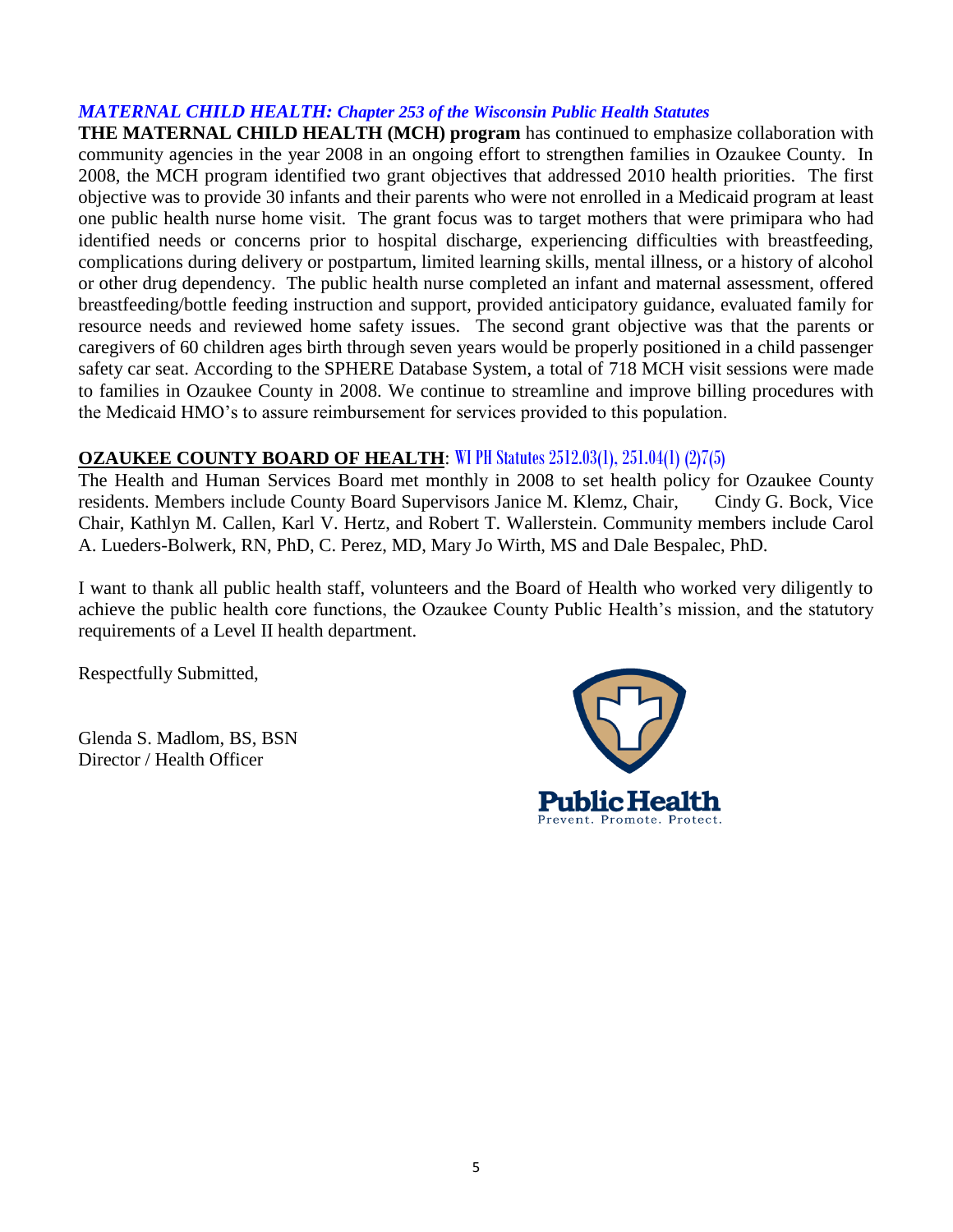# **OZAUKEE COUNTY PUBLIC HEALTH DEPARTMENT**

#### **ADMINISTRATION:**

Glenda S. Madlom, RN, BS, BSN Director / Health Officer Dawn Fay **Administrative Services Coordinator** 

Kathy Bleau, RN, BSN Communicable Disease Jeannine Kitzerow, RN, BSN MCH\*, Scoliosis, CYSHCN\* Joanne Viesselmann, RN, BSN WIC\*, Patty Ruth, BA Bioterrorism Project Manager

Mary B. DeLuca, RN, BSN Assistant Director / Deputy Health Officer

#### **PUBLIC HEALTH STAFF PROGRAM MANAGEMENT:**

Caralee Jacque, RN, BSN Immunization Program, Healthy Child Jan Koeppen, RN, BSN Flu/Pneumonia/Hepatitis B, MCH team Diana Noack, RN, BSN Migrant Health, Lead, Women's Health Abbie Povletich, RN, BSN Adult Health Services, MCH team/Communicable Disease Debra Schmidt, RN BSN PNCC\*, MCH, E.E.\*, TCM\*, Health Check Jane Schulz RN, BSN School Health, Pre-K Screening, Immunization Program, Donna Ubbink, RN, BSN Women's Health, Student Nurse Preceptor Daniel Ziegler, BS, RS Environmental Health Specialist, Lead, Beach Monitoring, Transient Non-Community Well Program, Radon

#### **CERICAL STAFF:**

| <b>Alison Schmitz</b> | <b>Office Assistant</b> |
|-----------------------|-------------------------|
| Mary Johnson          | <b>Account Clerk</b>    |
| Wendy Schwab          | <b>Office Assistant</b> |

\*MCH = Maternal Child Health \*CYSHCN = Children and Youth with Special Health Care Needs  $P^*PE =$  Express Eligibility \*TCM = Targeted Case Management \*WIC = Women, Infants and Children \*PNCC = Prenatal Care Coordination \*\*\*\*\*\*\*\*\*\*\*\*\*\*\*\*\*\*\*\*\*\*\*\*\*\*\*\*\*\*\*\*\*\*\*\*\*\*\*\*\*\*\*\*\*\*\*\*\*\*\*\*\*\*\*\*\*\*\*\*\*\*\*\*\*\*\*\*\*\*\*\*\*

#### **Medical Advisor**:

Celestino Perez, MD

#### **(Contracted Grant funds/MOU):**

WIC: Carol Birkeland, Director/Registered Dietician Cindy Kapp Office Assistant / WIC (Position filled by Washington County staff member)

Quad County Consortium Staff: Kathy Riehle, Director; Ann Grundahl, Health Educator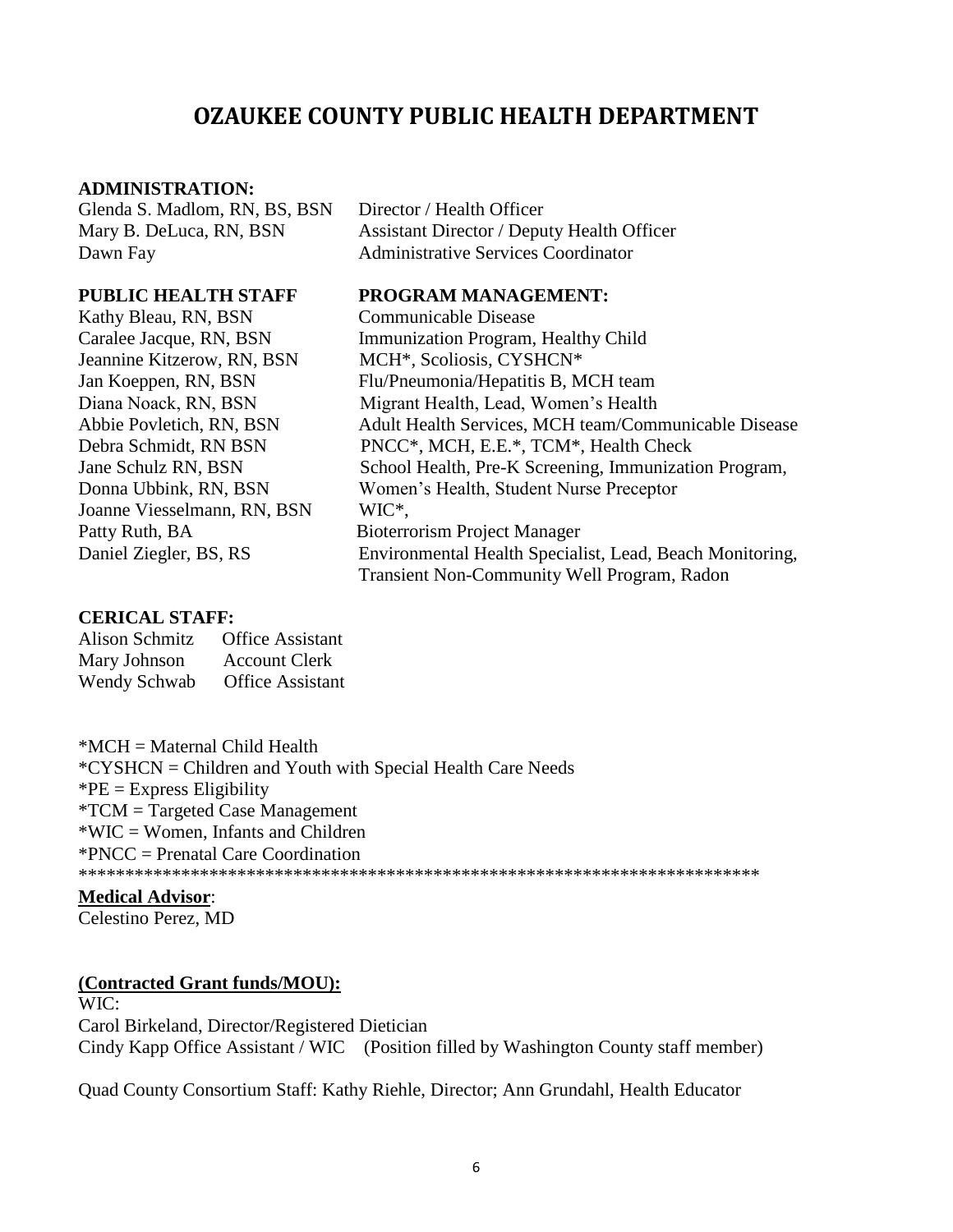# Office Assistant (1.5 FTE) 2008 Director/Health Officer (1 FT) Medical Advisor Asst. Director/Deputy Health Officer (1 FT) Administrative Services Coordinator (1 FT) Account Clerk (1 FT) Health Screener (<599 hrs/yr) Public Health Nurse (8.3 FTE) Environmental Health Specialist (1 FT) BT Project Manager (.6 FTE) Clerical Support (<599 hrs/yr) **WIC Combined Project** Services and staff provided By Washington County Public Health Gray boxes indicate contracted services or grant

### OZAUKEE COUNTY PUBLIC HEALTH DEPARTMENT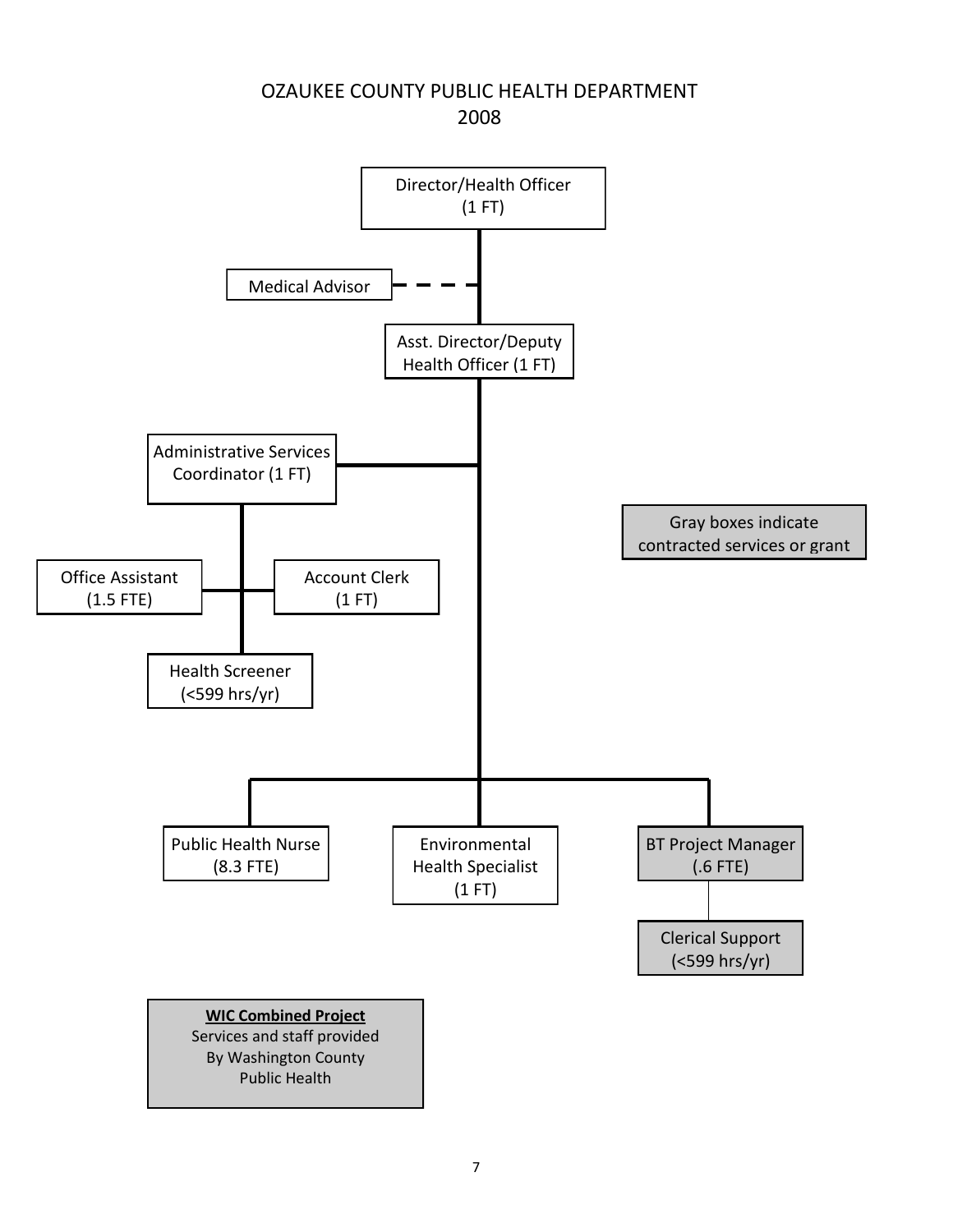### **MISSION STATEMENT: The mission of the Ozaukee County Public Health Department is to prevent disease and to promote and protect the safety and health of all county residents**

#### **PHILOSOPHY**

 Public Health services with a focus on the entire population include enforcement of health regulations, community health education regarding disease prevention, health promotion and community disease control activities. Services with a focus on sub-populations aim to improve the health status of that population in order to improve the health of all. Public health nurses have expertise in the collaborative interdisciplinary process of assessment, policy development, assurance activities, as well as health education and evaluation to promote healthy outcomes in a community. Health outcome indicators of public health nursing intervention include reductions in family violence, poor pregnancy outcomes, communicable disease, morbidity and premature mortality. Our cost-effective outreach, intervention and care coordination efforts result in disease prevention and health promotion. This is accomplished through managing and facilitating departmental and community efforts for the ongoing assessment of the community's health status, advancing a safe and healthful environment, promoting healthful behavior and providing or arranging for the provision of health services for the early diagnosis and treatment of disease and promoting an improved quality of life.

#### **GOALS AND CORE FUNCTIONS OF PUBLIC HEALTH**

- 1. Community **ASSESSMENT** of health risk factors and disease indicators in the community.
	- a. Evaluate data to identify risks and patterns of morbidity and mortality.
	- b. Evaluate health behaviors and patterns that identify potential people at risk.
- 2. Development of **POLICIES** to reduce health problems.
	- a. Analyze assessment data to identify potential and actual health problems.
	- c. Collaborate with other community programs / services addressing identified health problems.
	- d. Develop health policies for the needs of children, families, groups and communities.
- 3. **ASSURANCE** activities to ensure implementation of policies at the service delivery level.
	- a. Monitor service delivery to achieve targeted health care outcomes.
	- b. Monitor access, utilization and appropriateness of health services for the community, including under-served and targeted populations.
	- c. Participate in systems building needs assessment and other programs to promote positive health outcomes for the community.

#### **Wisconsin Twelve Essential Services for Local Public Health Include:**

- 1. Monitor health status to identify community health problems.
- 2. Identify, investigate, control and prevent health problems and environmental health hazards in the community.
- 3. Inform, educate and empower people about current and emerging health issues.
- 4. Mobilize community partnerships to identify and solve health problems.
- 5. Develop policies and plans that support individuals and community health efforts.
- 6. Enforce laws and regulations that protect health and ensure safety.
- 7. Link people to needed personal health services.
- 8. Assure diverse, adequate and competent workforce supporting public health systems.
- 9. Evaluate effectiveness, accessibility, and quality of personal and population-based health services.
- 10. Conduct research to seek new insights and innovative solutions to health problems.
- 11. Assure access to primary health care.
- 12. Foster the understanding and promotion of social and economic conditions that support good health.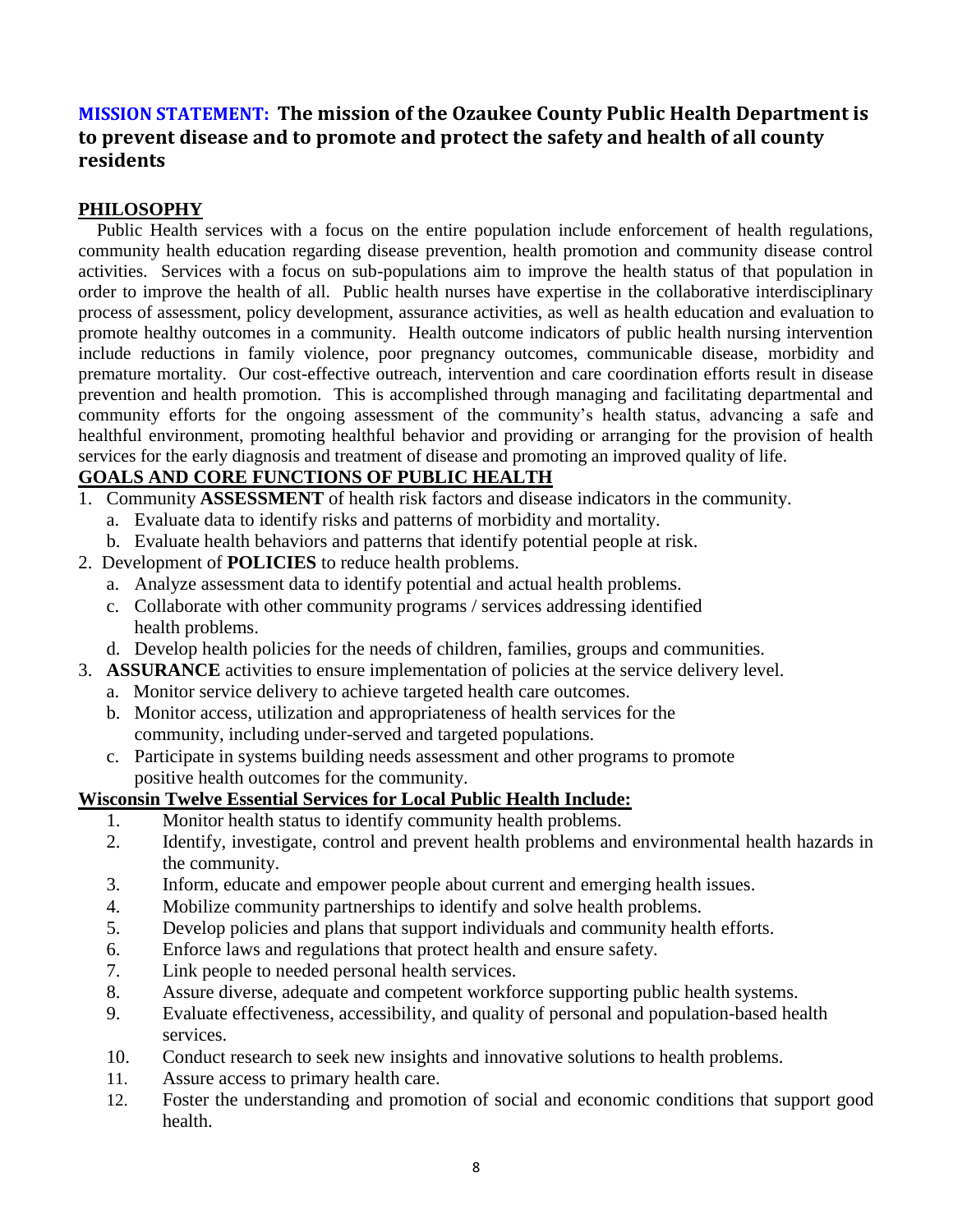#### **COMMUNICABLE DISEASE CONTROL AND INVESTIGATION**

Chapter 252 of the Wisconsin Statutes and HFS 140 and 145

#### **CHILDHOOD AND ADULT IMMUNIZATION PROGRAMS**

 The immunization program, through two grant supported objectives, reached a vaccination coverage level of 60% for 2 year olds residing in Ozaukee County. The goal of healthy people 2010 is for 90% of children aged 2, to be completely vaccinated. These objectives were monitored using data and reports provided through the Wisconsin Immunization Registry (WIR). To maintain this high level of coverage, the health department partnered with area physicians and county WIC program to document all doses of vaccines given to our clients by comparing and combining individual vaccine records into the Wisconsin Immunization Registry (WIR). The registry has continued to improve levels of complete records and decrease chances of duplicate or invalid immunizations being provided. Each year, county and statewide, medical providers have signed on to use the WIR enabling the public and private sector providers to increase their ability to share and use the new data. The health department has continued to inform parents through immunization clinics, schools, and health department literature about the ability for parents to obtain their child's records by logging into the WIR website. By doing so, parents are becoming better informed regarding those vaccinations recommended for their children and are helping to keep their family's records more complete by assisting private providers and the Health Department to update childhood records. This process also assists schools with WIR access to improve student vaccine law compliance.

Sincere thanks goes to the Mequon Police Department for use of their building for one of five monthly clinics. At each of the regularly scheduled immunization clinics, vaccines for all ages were offered. In addition, immunizations were provided through worksite Adult Health Screenings, Healthy Child Wellness Clinics, Flu/Pneumonia clinics, WIC clinics, and special university and school clinics.

In March of 2008, Wisconsin Immunization Law changed for schools. Beginning in the 2008-2009 school year the new law began phasing in Tetanus/Diphtheria/Acellular Pertussis (Tdap) booster and a second dose of Chickenpox vaccine. The phasing in started with Tdap booster requirements for  $6<sup>th</sup>$ ,  $9<sup>th</sup>$ and 12<sup>th</sup> grades. A second Chickenpox vaccine was required for those children entering Kindergarten, 6<sup>th</sup> and 12<sup>th</sup> grades. By the 2013-2014 school year, all grades will be incorporated into the school law update.

Immunization records are required to be maintained permanently. With storage and space becoming more limited, a temp employee was hired through a grant to convert paper records to an electronic imaging storage system. Approximately 40 to 50% of the records were completed in 2008.

| <b>School Immunizations</b> | <b>Audit 2007</b>                  | <b>Audit 2008</b> |                      |
|-----------------------------|------------------------------------|-------------------|----------------------|
| Cedarburg                   | 99.00% Completely Immunized 99.24% |                   | Completely Immunized |
| Grafton                     | 98.04% Completely Immunized 98.79  |                   | Completely Immunized |
| Mequon-Thiensville          | 99.72% Completely Immunized 99.69% |                   | Completely Immunized |
| Northern Ozaukee            | 95.10% Completely Immunized 100.0% |                   | Completely Immunized |
| Port Washington             | 99.96% Completely Immunized 99.84% |                   | Completely Immunized |
| -Saukville                  |                                    |                   |                      |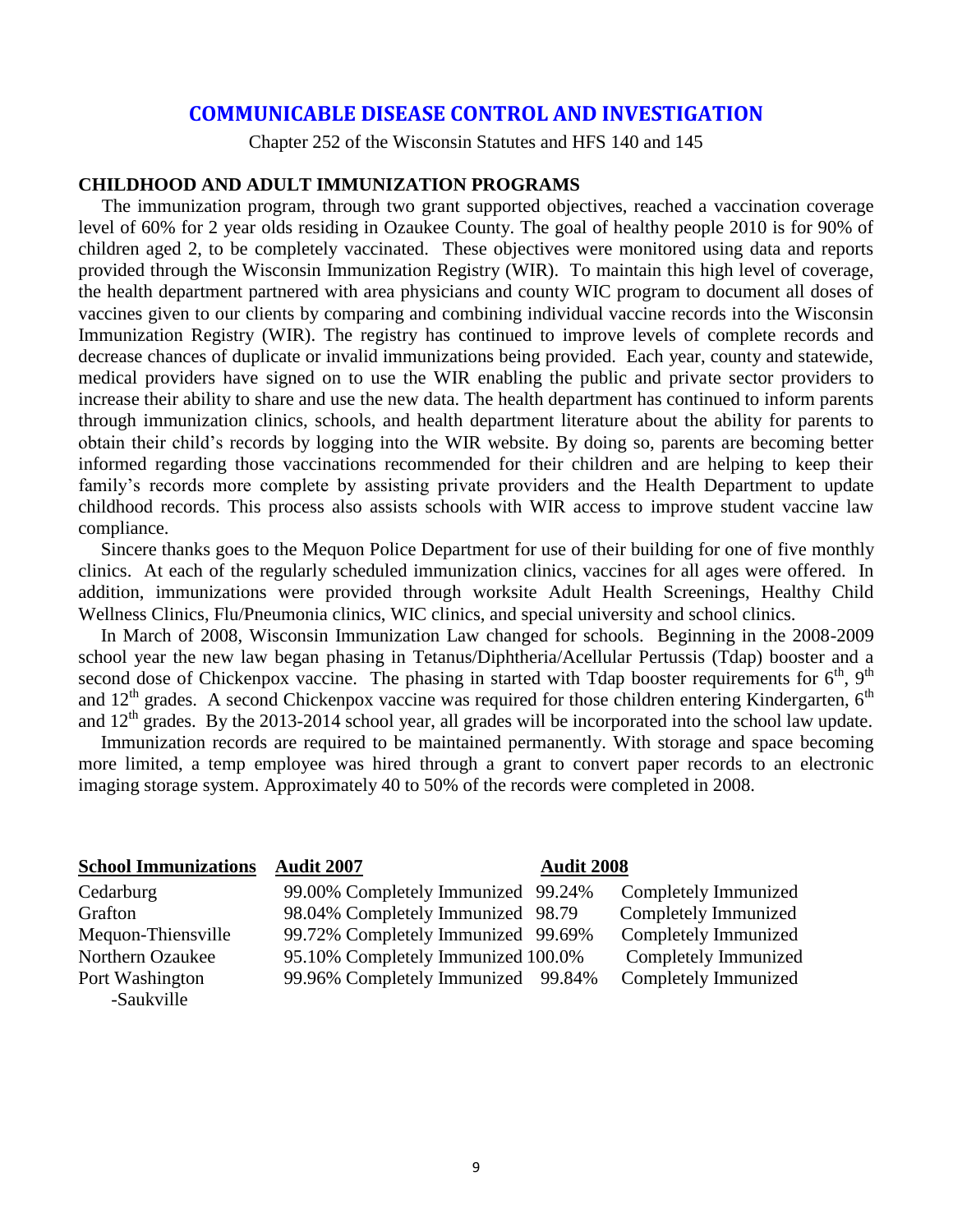The following table indicates the number and kinds of vaccine administered:

| 135<br>182<br>195<br>576      | 2008<br>153<br>185<br>119 | <b>Increases/Decreases</b><br>$+18$<br>$+3$ |
|-------------------------------|---------------------------|---------------------------------------------|
|                               |                           |                                             |
|                               |                           |                                             |
|                               |                           | $-76$                                       |
|                               | 40                        | $+164$                                      |
| 136                           | 152                       | $+16$                                       |
| 28                            | 28                        | $+0$                                        |
| 86                            | 34                        | $-52$                                       |
| 37                            | 49                        | $+12$                                       |
| 204                           | 224                       | $+20$                                       |
| 304                           | 390                       | $+84$                                       |
| 160                           | 148                       | $-12$                                       |
| 213                           | 272                       | $+59$                                       |
|                               | 3                         | $+3$                                        |
|                               |                           |                                             |
| 216                           | 195                       | $-21$                                       |
| ---                           | 11                        | $+11$                                       |
| 43                            | 54                        | $+11$                                       |
|                               |                           |                                             |
| 213                           | 188                       | $-25$                                       |
| Pneumococcal Conjugate        |                           |                                             |
| 138                           | 115                       | $-23$                                       |
| 11                            | 23                        | $+12$                                       |
| Varicella(Chicken Pox)<br>213 | 347                       | $+134$                                      |
| 3075                          | 3430                      | $+355$                                      |
|                               |                           |                                             |

|                      | 2007 | 2008 |
|----------------------|------|------|
| <b>TB Skin Tests</b> | 271  | 229  |

|                            | <b>Unduplicated clients</b><br>served 2008            | <b>Immunizations</b><br>given in 2008 | %Change given<br>from 2008 by site |
|----------------------------|-------------------------------------------------------|---------------------------------------|------------------------------------|
| <b>Mequon Site:</b>        | 129                                                   | 239                                   | $+29.2%$                           |
| <b>Port Washington:</b>    | 648                                                   | 1493                                  | $+31.5%$                           |
| Office :                   | 673                                                   | 1231                                  | $+5.8\%$                           |
| (WIC clinics $\&$ Walk-in) |                                                       |                                       |                                    |
| <b>Other Sites:</b>        | 783                                                   | 1006                                  | $+13.0\%$                          |
|                            | (Work sites, Health Screenings, excludes Flu clinics) |                                       |                                    |

#### **HEPATITIS B INITIATIVE**

 Late in 2007, the Wisconsin Immunization Program received federal supplemental funds for the purchase of hepatitis B vaccine for an adult immunization initiative. The purpose of the initiative is to improve the delivery of viral hepatitis prevention services including hepatitis B vaccine and hepatitis A/B vaccine in public health programs that serve adults at risk for viral hepatitis. The goal of this initiative is to improve vaccination coverage among adults and to reduce the incidence of acute hepatitis B among adults in Wisconsin. Ozaukee County Public Health Department began implementation of this program in February 2008.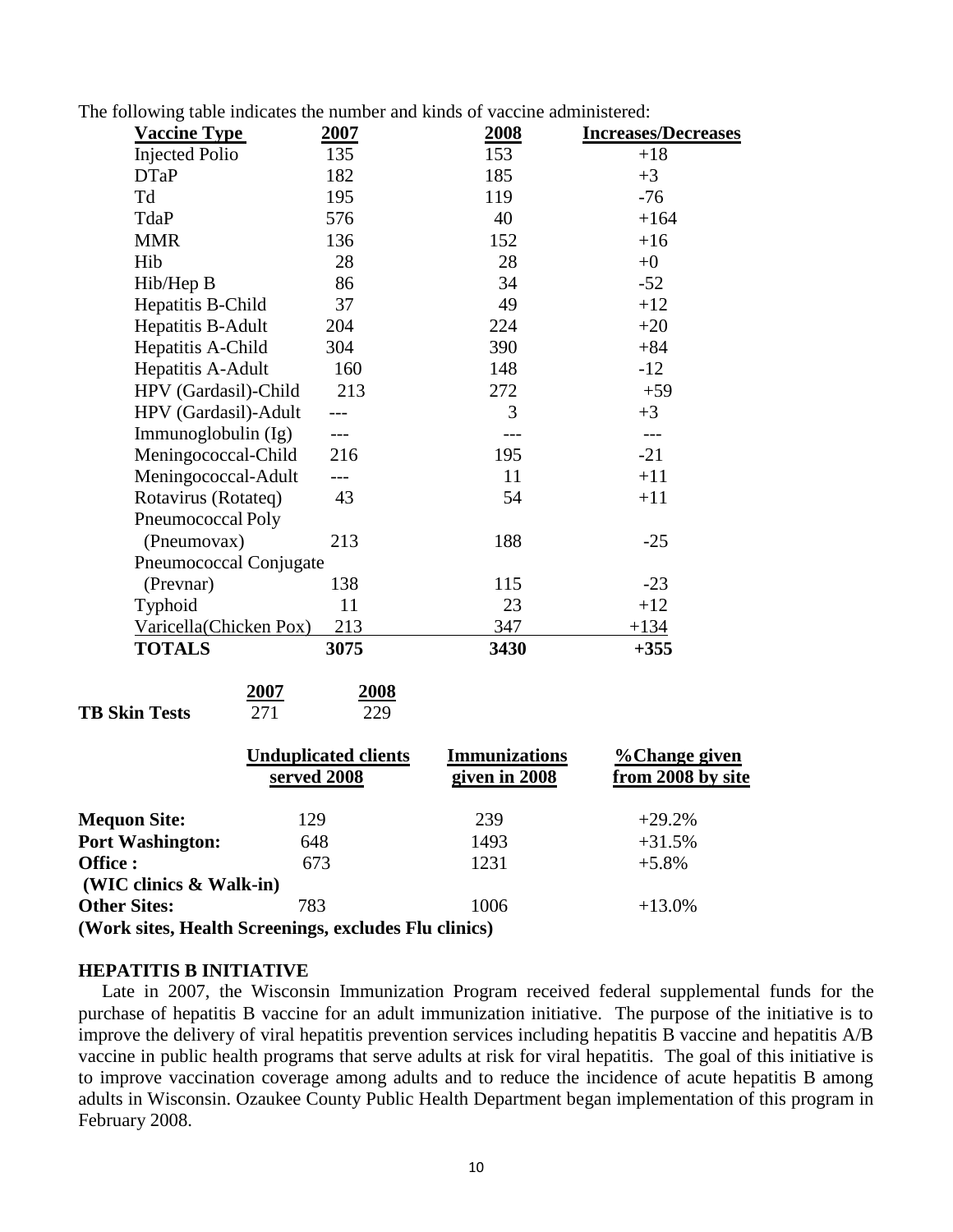| <b>Vaccine Type</b> | 2008 |
|---------------------|------|
| Hepatitis B-Adult   | 66   |
| Hepatitis A/B Combo | 169  |

#### **2008 INFLUENZA SUMMARY**

This year the production of flu vaccine by manufacturers was right on schedule, therefore, we were able to start our flu clinics in early October. The influenza recommendations from the CDC this year were for anyone who is at risk of complications from the flu and special emphasis to encourage health care workers to receive the vaccine. We were able to provide vaccine to individuals in group homes, senior meal sites, industries and business offices, open clinics throughout the community as well as at the office of the public health department. The public health department administered 6194 adult doses and 690 pediatric doses of flu vaccine. The FluMist, a nasal vaccine now available for children two years through adults of 49 years, was more highly accepted this year then in the past. We will continue to provide vaccine as clients come into our office through 2009.

#### **COMMUNICABLE DISEASE INVESTIGATIONS**: **(Exhibit I)**

Communicable disease control is a major function of the Public Health Department, as required by state statutes. Approximately 80 different diseases are mandated as reportable to the local public health department for investigation and follow-up. The focus of the health department investigation is to stop the transmission of the infectious disease. The first priority is to take whatever actions are needed to prevent spread from the infected individual to others in the community. Efforts also involve attempts to locate the source of the infection and to identify any outbreaks or community wide increases in illness.

Throughout the year, intestinal infections that can be caused by such organisms as E.Coli 0157, salmonella, campylobacter, cryptosporidium, and giardia were reported. An important piece of any investigation into these illnesses is evaluating whether the person is involved in a high-risk occupation (such as food handling, day care, or health care) and to take measures to protect the public from possible exposure and infection.

Pertussis cases continue to be reported, although the rates are less than in past years. Because it is quite contagious, diagnosed individuals are kept in home isolation until they are no longer infectious, and those who were in close contact with them are given recommendations for treatment or symptom monitoring. A safe and effective pertussis vaccine for adolescents and adults became available in late 2005. It has been incorporated into the tetanus boosters that are given every 7-10 years, and is now being used routinely. Continued use of this vaccine should assist in decreasing the rates of pertussis disease in the future.

#### **Please review Exhibit I for statistical data.**

#### **TURBUCULOSIS PREVENTIVE TREATEMENT PROGRAM**

 Tuberculosis can pose a major public health threat. The health department investigates and does follow up on all suspected cases until they are proven to be free of TB. There were no new cases of active infectious tuberculosis (TB) reported in 2008.

 The Public Health Department also provides medication for latent TB infection to persons who may have a positive skin test, but have negative chest x-rays and do not have active tuberculosis. These individuals show signs of exposure to TB, but have not developed infectious cases. In order to prevent them from going on to active disease in the future, six to twelve months of medication is often prescribed by the physician. The medication is supplied by the Wisconsin Division of Public Health to the Ozaukee County Public Health Department at no cost to the client. The medications are then issued to the client on a monthly basis. At medication pick up, the public health nurse evaluates for compliance and side effects at each visit.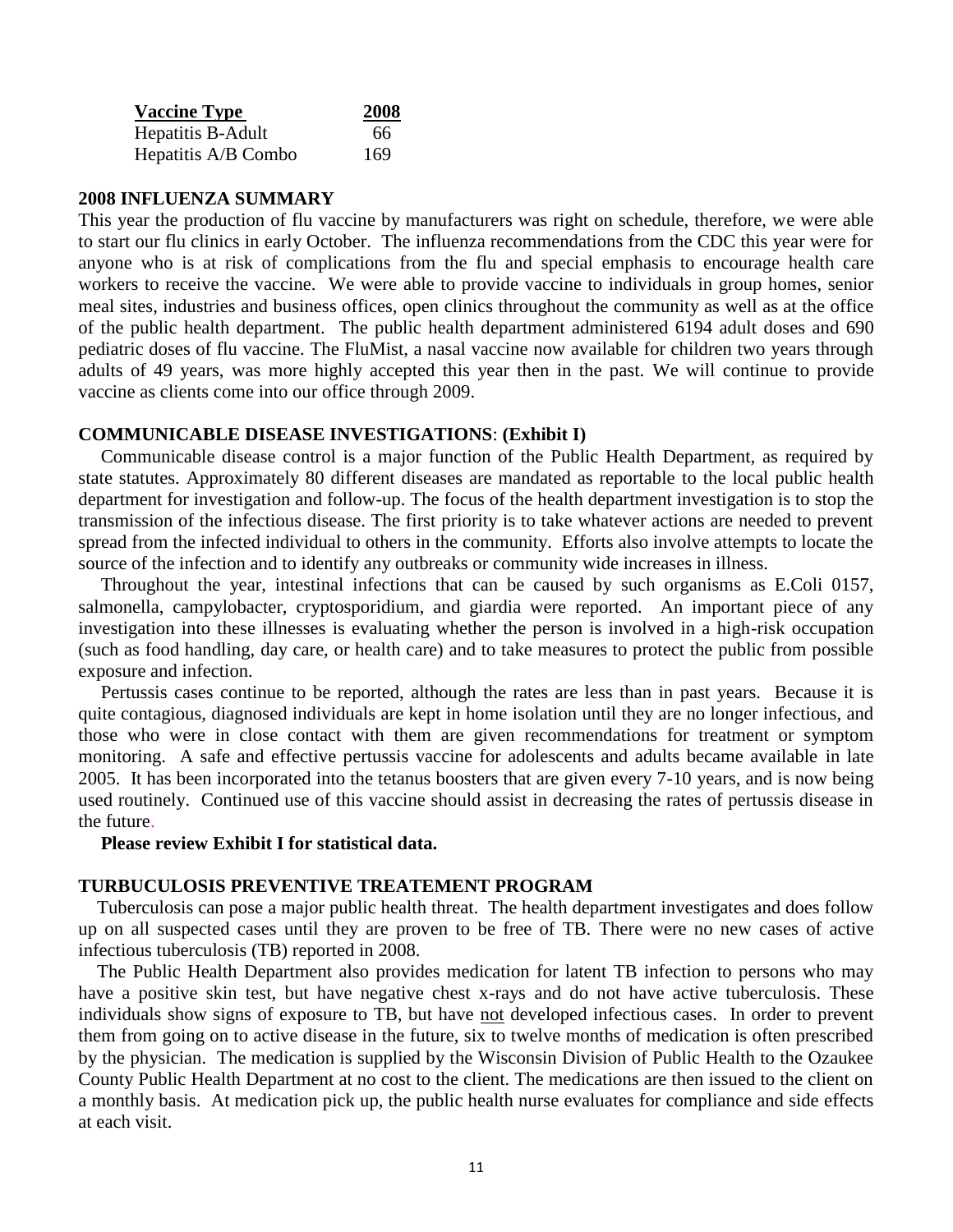Tuberculin skin testing is offered on both a routine and a post-exposure basis throughout the year. The nurses also provide education on tuberculosis prevention and treatment.

#### **ANIMAL BITES/RABIES TESTING**

 Some animal bites pose the potential to transmit rabies to humans. When such cases are identified, the animal may need to be tested for rabies. The testing is performed at the Wisconsin State Lab of Hygiene in Madison. The Ozaukee County Public Health Department's role is to assist in coordinating the testing with local animal control officers, local veterinarians and the lab. A nurse also contacts the bite victim and offers recommendations about appropriate medical follow-up, and updating vaccines.

An "Animal Bite" brochure can be accessed on the website at *N*:\Web Page\Animal Bite Brochure *2006.pdf*. It is intended as an educational handout for the public, and discusses prevention of bites and what to do if bitten by an animal.

|            | 2008 | 2007 | 2006           |
|------------|------|------|----------------|
| Cat        | 6    | 12   | 18             |
| Dog        | 12   | 12   | 11             |
| Cow        | 0    |      | 0              |
| Horse      | 0    |      |                |
| <b>Bat</b> | 3    | 10   | 6              |
| Raccoon    | 1    | 0    | $\overline{2}$ |
| Chipmunk   | 0    |      | 0              |
| <b>Fox</b> | 0    |      | 0              |
| Muskrat    | 0    | 1    | 0              |
|            |      |      |                |
| Total      | 22   | 37   | 38             |

#### **Animals Tested for Rabies**

#### **HIV PARTNER REFERRAL PROGRAM**

 The Ozaukee County Public Health Department is notified of anyone who is newly diagnosed with HIV infection. The public health nurse contacts those individuals and assists them in identifying anyone who may have been exposed to their infection. Those exposed persons are then notified of possible exposure to HIV and are counseled to get tested and on risk reduction. Strict confidentiality is maintained throughout all aspects of these investigation follow-ups.

#### **MATERNAL CHILD HEALTH**

Chapter 253 of the Wisconsin Public Health Statutes

#### **POSTPARTUM PROGRAM**

 The Ozaukee County Public Health Department's Maternal Child Health Program has continued to emphasize collaboration with community agencies in the year 2008 in an ongoing effort to strengthen families in Ozaukee County. .

 The Postpartum Discharge Program offers a free home visit to assure that new mothers and babies make a safe and successful transition from hospital to home. A home visit assessment or a telephone screening of both the mother and the baby is made for the purpose of identifying potential risks, evaluating emotional health, continuing educational needs, providing reassurance and referring to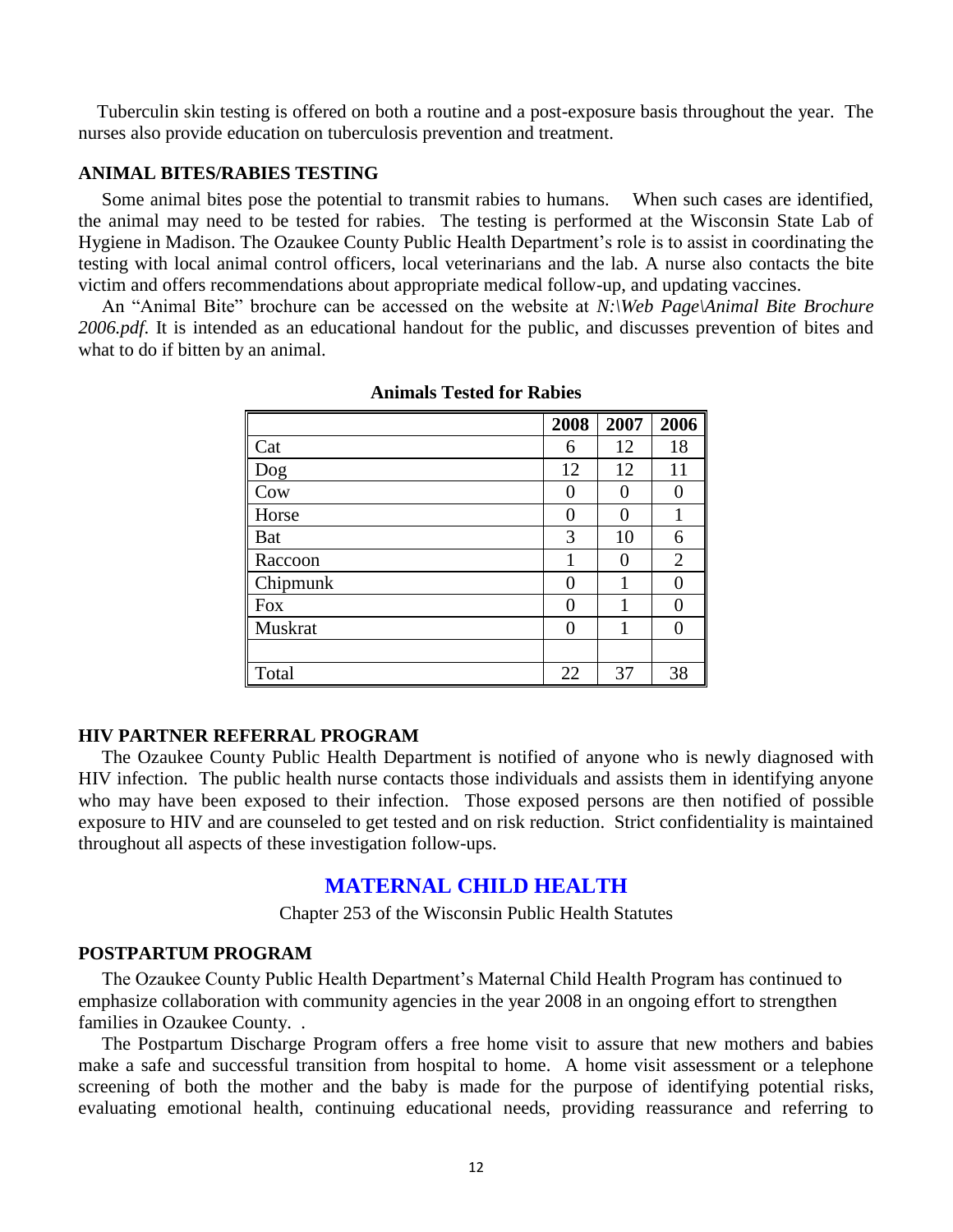appropriate community resources. All families are offered a mailing of educational materials and community resources. UW-Extension collaborates with Public Health by offering first time parents a monthly parenting newsletter and a bi-monthly mailing for parenting the second and third year. Family Preservation provided financial assistance for the educational materials that are offered to families.

#### **CHILDREN AND YOUTH WITH SPECIAL HEALTH CARE NEEDS**

 The Children and Youth with Special Health Care Needs (CYSHCN) project is through the Division of Public Health–WI Maternal and Child Health Program. This is the third cycle of the 5-year grant cycle. The target is families with youth and children ages 0-21yrs with special health care needs. The longrange goal is to better coordinate delivery of resources to families at the local level. Ozaukee County Public Health Department continues to work closely with grant administrators through Children's Hospital of Milwaukee. The most frequent diagnosis in 2008 continued to be that of prematurity and low birth weight. Many of these infants were referred by surrounding hospitals and physicians. The childbirth records are reviewed weekly to identify CYSHCN. Early intervention and referral to specialty services is the key in helping these families make a successful transition from hospital to home. Public Health, Human Services, and Port Washington-Saukville school system provided a countywide resource night for all families.

 In 2008, 39 clients were served under referral and follow-up. The top referrals were to Birth to Three, dentist, Economic Support BadgerCare, WIC, primary care providers and the local health department.

#### **MCH CONSOLIDATED GRANTS**

 In 2008, the MCH program identified two objectives that addressed 2010 health priorities in Ozaukee County. The first objective was to provide 30 infants and their parents who were not enrolled in a Medicaid program at least one public health nurse home visit. The grant focus was to target mothers that were primipara who had identified needs or concerns prior to hospital discharge, experiencing difficulties with breastfeeding, complications during delivery or post partum, limited learning skills, mental illness, or a history of alcohol or other drug dependency. The public health nurse completed an infant and maternal assessment, offered breastfeeding/bottle feeding instruction and support, provided anticipatory guidance, evaluated family for resource needs and reviewed home safety issues.

 The second objective was that the parents or caregivers of 60 children ages birth through seven years would be properly positioned in a child car safety seat. Three public heath car seat technicians instructed caregivers on the proper installation of 123 child safety car seats.

#### **EXPRESS ENROLLMENT**

 Express Enrollment (EE) is a program that has been available to Ozaukee County's pregnant women population. This program targets uninsured pregnant women whose income does not exceed 185% of the federal poverty level. Recipients found eligible for this program receive a temporary Medicaid certification that allows them to receive immediate pregnancy related outpatient services while their application for Healthy Start is being processed. Early prenatal care is vital in helping achieve healthy birth outcomes-an ongoing goal of Ozaukee County Public Health for its prenatal population. **Ozaukee County completed 25 applications in 2008.**

#### **PRENATAL CARE COORDINATION**

 Prenatal Care Coordination (PNCC) is a program that has been provided to Ozaukee County's pregnant women since 1993. This Medicaid funded program helps pregnant women & their families gain access to medical, social, educational and other necessary services related to the pregnancy.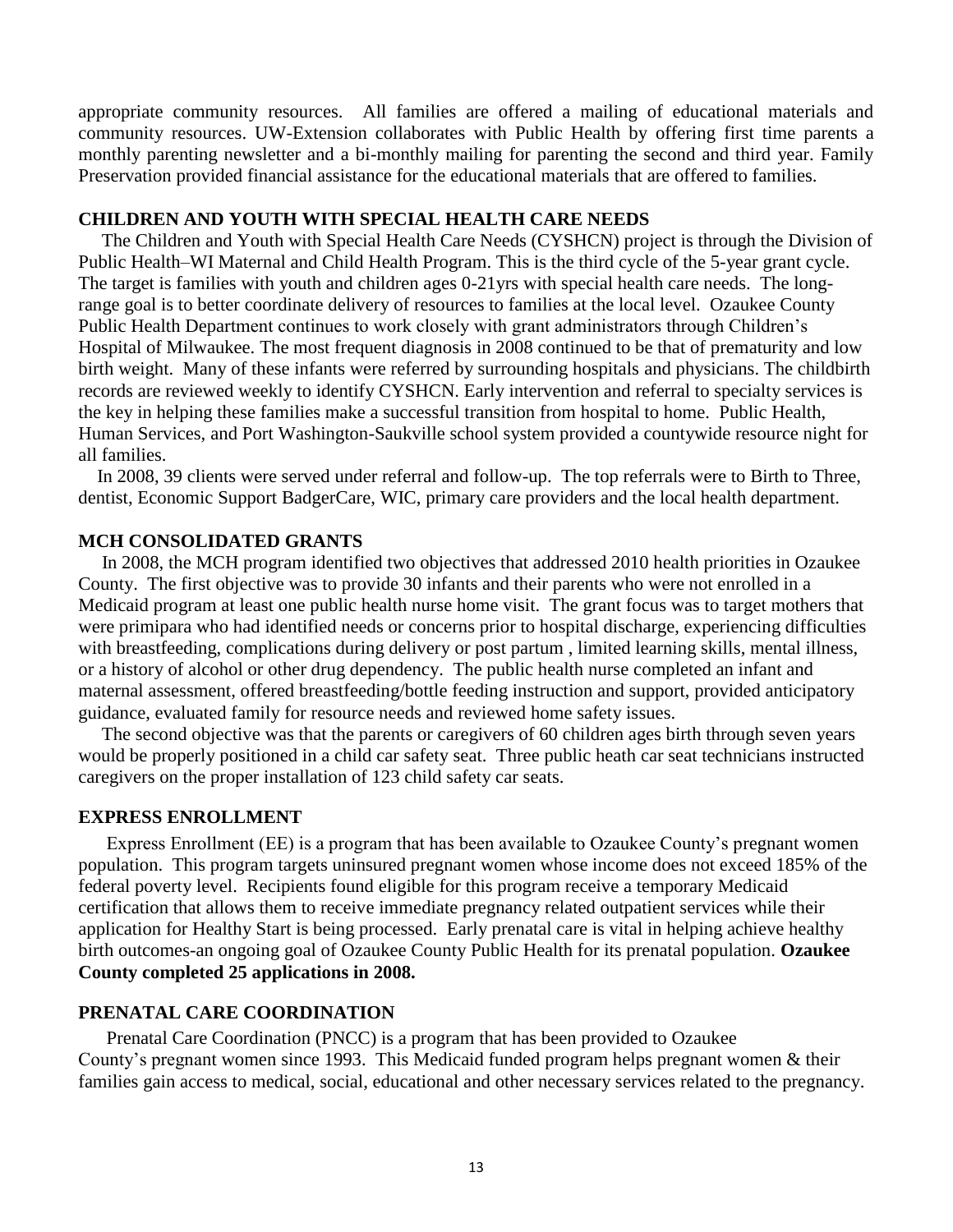These services are available during the pregnancy through the first 60 days following delivery. Services include:

- Outreach
- Initial prenatal risk assessment
- Care plan development
- Ongoing care coordination & monitoring
- $\blacksquare$  Health education  $\&$  nutrition counseling services

 The goal of the program is to improve birth outcomes among women who may be at high risk for poor birth outcomes.

#### **In 2008**, **66 pregnant women received a prenatal risk assessment.**

#### **TARGETED CASE MANAGEMENT**

 The Ozaukee County Public Health Department has been participating in a program known as Targeted Case Management (TCM) since 2004. This is a benefit that is available to Medical Assistance (MA) eligible clients who reside in Ozaukee County and are determined to be eligible under the following target populations:

- Families with children at risk
- HIV infection
- Asthma
- Tuberculosis
- $\triangle$  Age 65 or older

 The goal of the program is to improve a client's access to health care, & managing of services received by a client, including, medical, social, educational, vocational, & rehabilitational services. The objectives identified by the department are as follows:

 **In 2008, 212 clients/families were served in this program.** Assisting families to locate resources enhances family stability and promotes individual management of their identified needs.

 The SPHERE Data Base Computer Program was used to enter data allowing staff and the Wisconsin Division of Health to view vital information on gaps in services for all populations served. According to the SPHERE Database System, a total of 718 visit sessions were made to families in Ozaukee County in 2008. The following is a summary of the number clients served under each of the specific MCH programs. A visit session is defined as one of the following: a home visit, office, telephone (being at least 15 minutes long,), clinic, community, worksite or other.

**32**-CYSHCN (Children with Special Health Care Needs)

**119-**Postpartum Discharge (up to 60 days postpartum)

**66-**PNCC (Prenatal Care Coordination)

**25**- E.E. (Express Enrollment)

- **212** TCM (Targeted Case Management)
- **118** Health Checks (developmental and emotional screening)
- **45** Post Partum Home visitation grant
- **101** Car Seat Check grant (Proper placement of child in car seat)

 The Public Health Department continues to collaborate with community partners in the programs listed below:

- 1. Child Abuse Prevention Committee
- 2. Southeast Wisconsin Safe Kids Coalition.
- 3. Birth to Three Advisory Committee
- 4. Family Support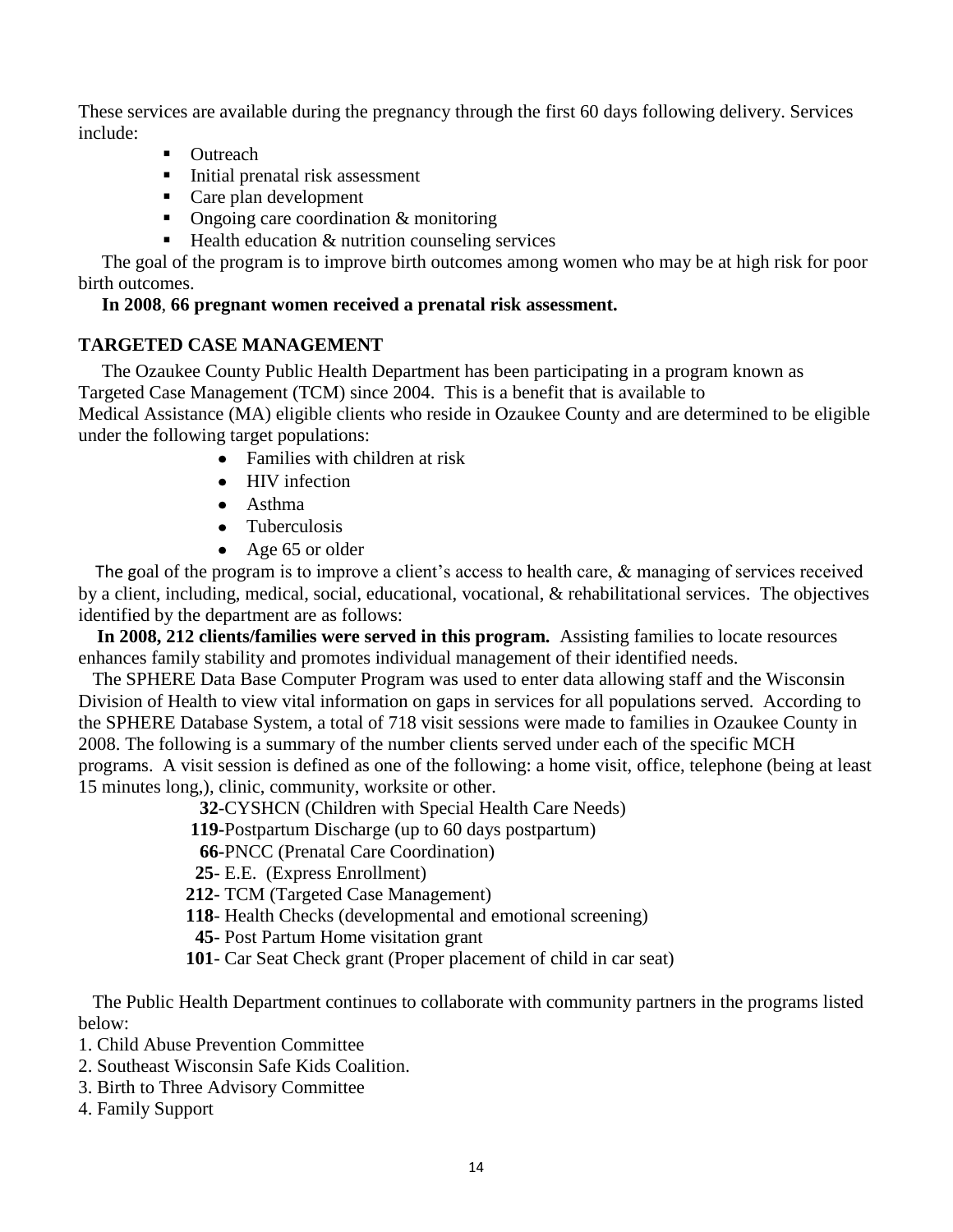- 5. United for Health 6. Jail Health 7. Nutrition Council
- 8. PNCC Regional Committee

 This year, Crossroads Presbyterian Church held a Christmas Luncheon sponsoring a baby shower to donate those items to the Public Health Giving Closet. We very much appreciate their generosity. These items are given to low income and needy families or foster parents.

#### **CHILD CAR SAFETY SEAT GRANT**

 Ozaukee County Public Health Department applied for and received a grant from the Wisconsin (Department of Transportation) DOT to purchase and distribute child passenger car seats to be given out to low income families in Ozaukee County. Also, Trinity Lutheran Church contributed \$1,000 toward purchase of car seats. All clients were assessed (WIC, PNCC, TCM) for the need of a seat or education on their proper use. We receive requests for child passenger restraints from individual residents, Family Sharing, and the Food Pantry. Each seat from this grant must have a certified car seat technician to educate and instruct the family how to install the seat. In 2008, our car seat technicians instructed caregivers on the proper installation of 123 child safety car seats and given out 42 seats to low income clients in Ozaukee County.

The Health Department participates in the regional 'Safe Kids Coalition' as part of our injury prevention program(s). This year, Joanne Viesselmann, Public Health Nurse, was presented an award by the Coalition for the work that was achieved in childhood safety programs for Ozaukee residents. The trophy is displayed in the health department's lobby display case.

#### **HEARING: (Exhibit II)**

Hearing and vision screening programs are conducted in each Ozaukee County school from September through April. Preschools are also offered the hearing screening services for children ages 4 and 5. A Health Screening Technician with occasional RN assistance, and a large contingent of parent volunteers at each school that performs the hearing and vision screenings.

 If a hearing difficulty is identified during the initial screening, a hearing recheck is provided in 4-6 weeks at the school. If the student does not pass the hearing recheck, a letter with recommendations is sent to parents. Our hearing screening program serves children age 4 to grade 3, and any other age level if a parent or school staff requests a screening. Parents of students who fall below our screening threshold are sent a letter explaining the screening results. Parent responses to hearing referral letters are collected throughout the year and are added to the statistics as they are received.

#### **VISION (Exhibit III)**

Our vision screening program serves children age 4 through grade 8, and any other school age if a parent or school staff makes a request. Distance vision screening is performed at each Ozaukee County school in the fall. If any deficiency is suspected, a letter of recommendations is sent to the parent/guardian. The public health department also offers free vision and hearing screenings for age 4 through adult in our office throughout the year by appointment.

Kindergarten students are also screened for color deficiencies and depth perception. Parents of students who may potentially have a color or depth deficiency are called by the public health nurses or are sent a letter explaining screening results for their child.

Treatment recommendations are collected and added to our statistics as they are received throughout the school year. These responses come from the parents.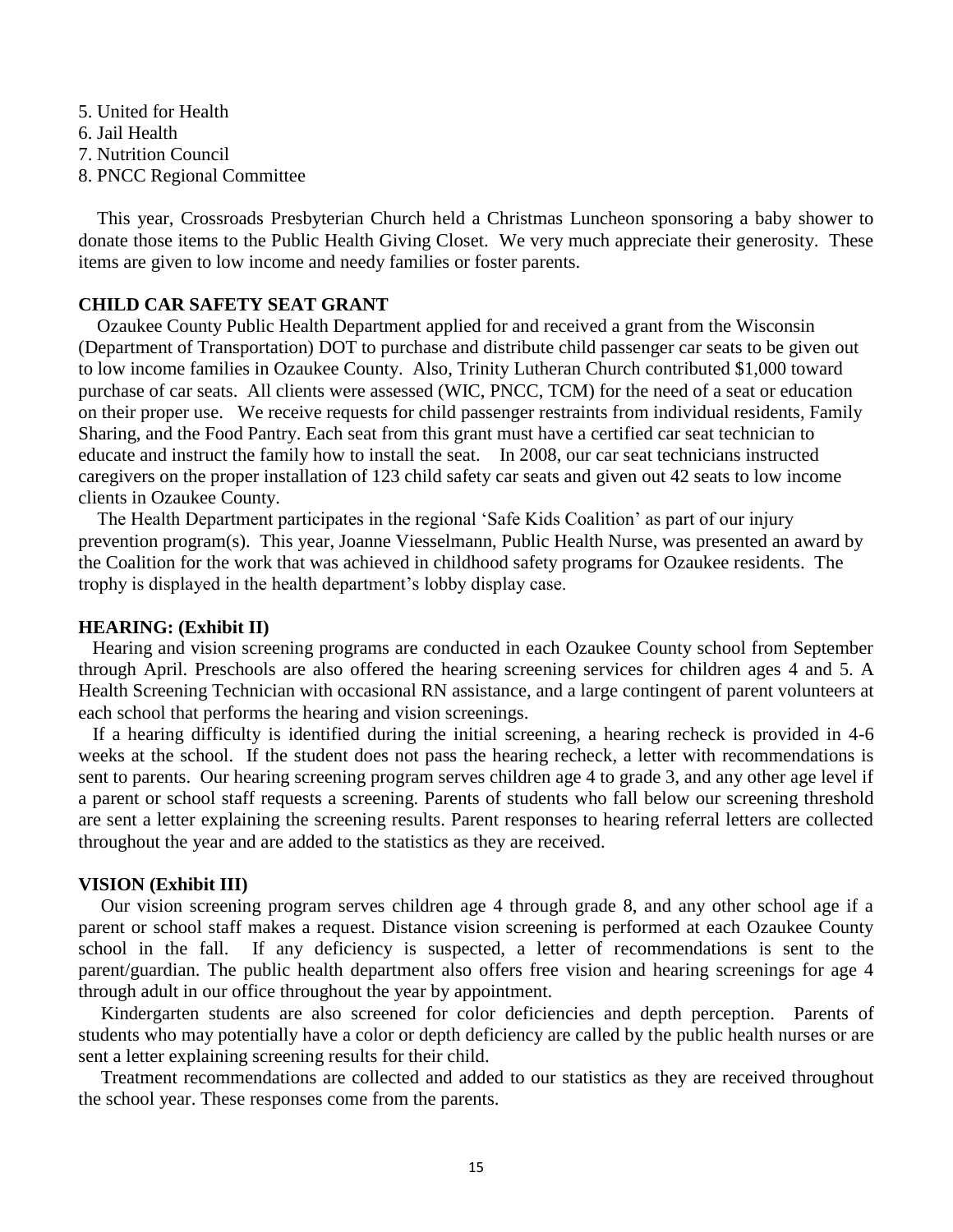VISION USA—This Wisconsin Project provides free eye exams to eligible children age 18 and under from low-income working families who have no vision health insurance. Services are donated by volunteer optometrists and may be limited in some areas. Applications are available at schools and our public health office. Eligibility requirements must be met to qualify. Local Lion's Clubs are very active in vision preservation and will assist with funding vision needs on a case by case basis.

#### **SCOLIOSIS SCREENING**

Scoliosis screening was conducted in all Ozaukee County schools for  $6<sup>th</sup>$  and  $7<sup>th</sup>$  grade girls and  $8<sup>th</sup>$ grade boys and other grade level students per request each year. Students were initially screened by the public health nurses and often times were accompanied by our health screening technician. The school nurse for the Port Washington/Saukville District with the assistance of our department's health screening technician screens the students in her district. Nurses view students' backs and profiles and note discrepancies on a scoliosis screening form. Nurses use a scoliometer to measure the possible degree of curvature and note that measurement on the screening form. Those students who fall outside of the screening parameters are then offered a free in-school screening by a board certified volunteer orthopedist. The physician makes recommendations to the parents for any follow-up through a letter or telephone call by the health department. The proportion of students the nurses refer to the orthopedic physicians is low, however, 73% of those cases are recommended for further follow up. Follow up recommendations may include: student being referred to their family physician for x-rays, a referral to an orthopedist for care and treatment, recommended exercises, student to be screened by public health nurse again next year even if they fall outside of the usual grade levels being screened, student to be screened by orthopedist again next year, or no follow-up required.

The scoliosis statistics are as follows:

|                                            | $\bullet$ 6 <sup>th</sup> grade girls screened | 406. |
|--------------------------------------------|------------------------------------------------|------|
|                                            | • $7th$ grade girls screened                   | 479. |
|                                            | $\bullet$ 8 <sup>th</sup> grade boys screened  | 495  |
| Total number of students screened for 2008 |                                                | 1380 |

#### **Number of students screened by MD after initial PH screening: 30 Number of students MD makes recommendations for follow up: 22 (73 %)**

#### **EARLY CHILDHOOD AND KINDERGARTEN SCREENING**

 The public health department's nurses participate in the screening programs offered by a few of the Cedarburg and Grafton schools . Vision and hearing screenings are for children who will be entering five-year-old kindergarten or children entering the early childhood programs. Some children who are screened have been identified by their parents as having a possible delay. Screening is usually done several times during the school year. The goal is to find any delays in development and to encourage early medical and educational intervention. Public health nurses offer available resources or referrals.

#### **WIC (Women, Infants and Children)**

 WIC is a supplemental nutrition program that provides food vouchers and education to women, infants and children who exhibit a nutritional risk and are financially eligible. A grant from the State of Wisconsin fully funds this program.

 In 2008, the Ozaukee County WIC Program served an average of 435 participants each month. The number of food packages issued this year was 5,215. There were a total of 867 people served by the program throughout the year. The following is a breakdown by percentages of clients per program category: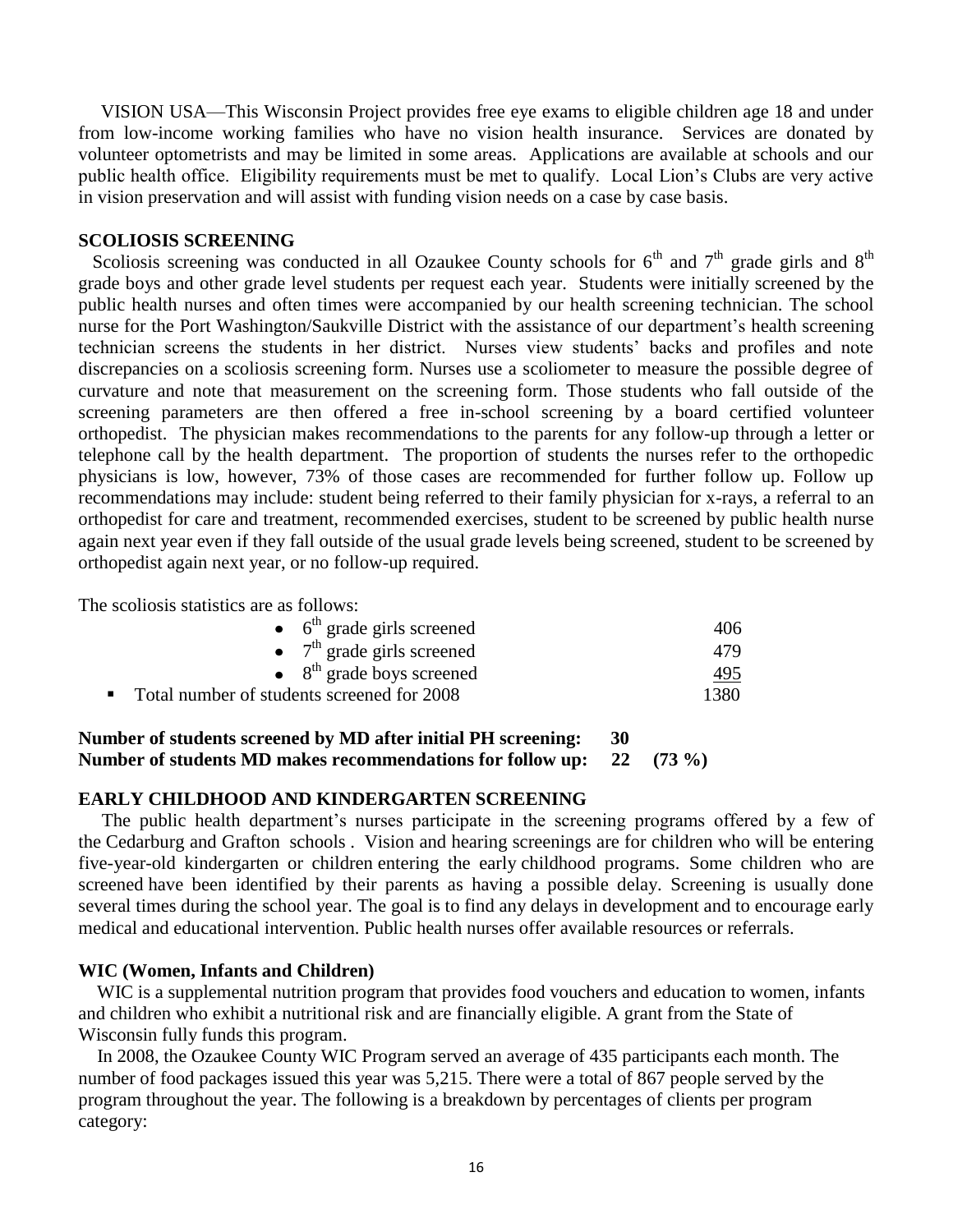- 29% were women (either pregnant, or postpartum)
- 23% were infants under one year
- 48% were children ages one to five

WIC foods available with vouchers include milk, eggs, natural fruit juices, cheese, iron fortified cereals, peanut butter and infant formula. Ozaukee County has 12 contracted vendors where clients can redeem their vouchers. In 2008, WIC drafts generated \$302,511.74

 Each participant receives a nutrition and health assessment at each 6 month certification. Lead screening and needed immunizations are offered at each visit. This year again flu vaccine was offered to eligible clients after their WIC visit. A public health nurse assesses every pregnant woman participating in WIC and offers her pregnancy/ parenting education along with information on available community resources. Breastfeeding continues to be recommended as the best nutrition for her baby to each pregnant participant. This year, WIC developed a position for a Breastfeeding Peer Counselor who provides telephone support both prenatally as well as at various times throughout the postpartum period. She also provides breastfeeding classes and home visits to those who need additional support. This year, 78.5% of moms (that were on WIC prenatally) initiated breastfeeding post delivery, of these mothers, 78.5% breastfed at least 1 month; 63% of them breastfed at least three months and 29% breastfed at least 9 months.

 This year the Farmers Market Nutrition Program was again offered in our WIC Program. Its major goal is to increase the choice and consumption of fresh fruits and vegetables and at the same time help promote greater business for local farmers. WIC participants also have a greater awareness of the local Farmers Markets and utilized this resource more than last year. In 2008, vouchers worth \$2,091.00 were redeemed for recipients in Ozaukee County.

#### **HEALTHY CHILD WELLNESS CLINIC**

 The program is designed to assist families with children who meet financial criteria between 0 and 18 years old, living in Ozaukee County who have no medical insurance, insurance that does not cover well child check-ups, insurance with high deductibles and/or high out–of-pocket costs or families with a low income who do not qualify for Medicaid or BadgerCare.

#### **A healthy child clinic visit is designed to:**

- $\Box$  keep the child healthy and up-to-date with immunizations against many childhood diseases.
- $\Box$  allow parents to ask questions and to discuss concerns about their child's overall health.
- $\Box$  give the doctor and parents the chance to talk about child safety and developmental issues.
- $\Box$  help identify health problems or growth and development delays and assist in referring children for additional services.

#### **Services Offered**

- $\Box$  child health history review
- $\Box$  screening and assessment of physical, dental, growth and development, and nutritional needs
- $\Box$  hemoglobin (blood Iron) for children 1-18 years old and lead screening for age 6 months through 5 years old
- $\Box$  hearing and vision screening
- $\Box$  immunizations are available and given as needed
- $\Box$  counseling on illness prevention, good nutrition, injury prevention, parenting and discipline is offered.
- $\Box$  referrals are made to other professional services as needed
- $\Box$  clinics are held by appointment several times a year at the health department based on physician availability.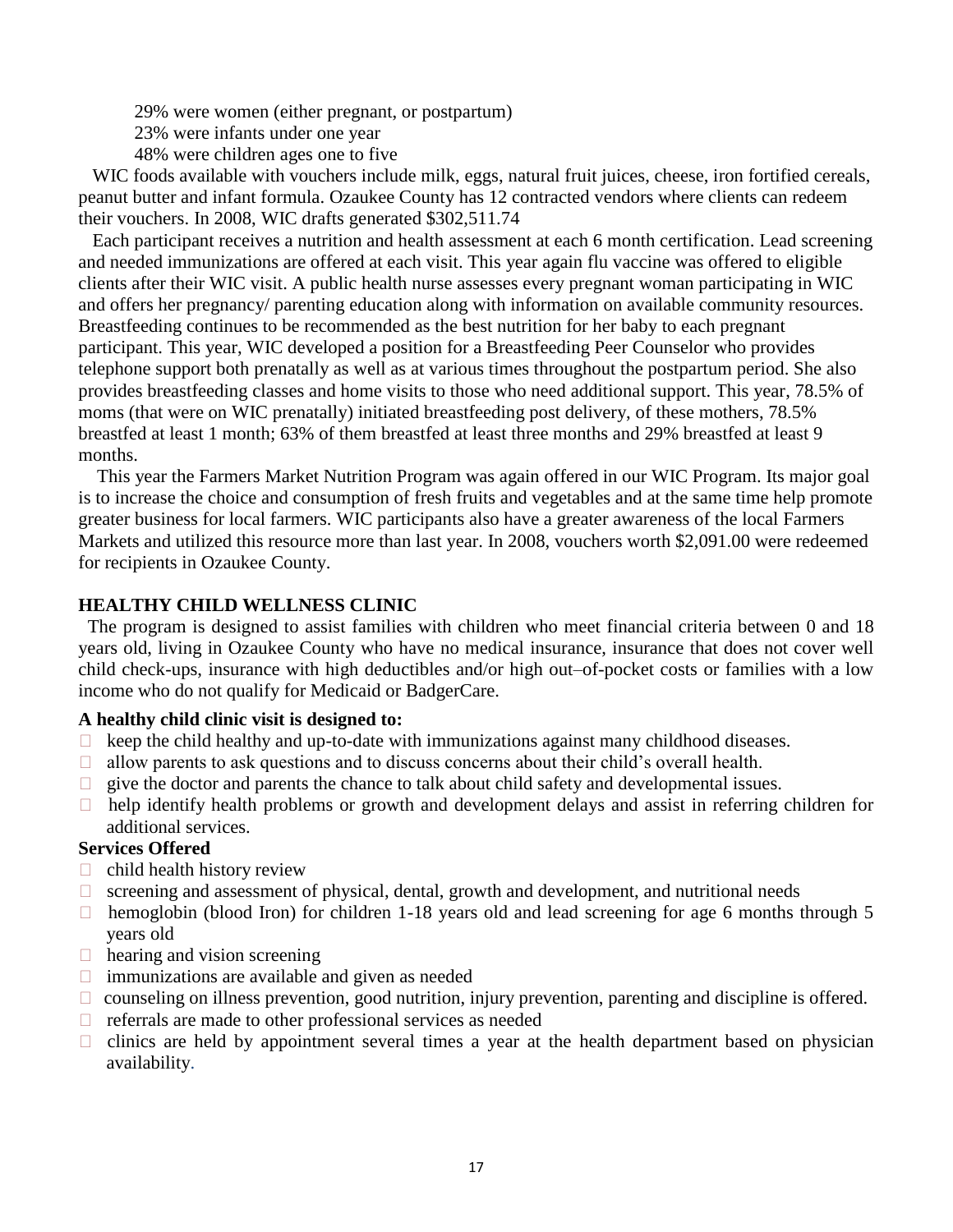**Well Child Service Providers:** Physician services are provided voluntarily through retired volunteer physicians. Nursing services, immunizations, hemoglobin and lead tests are provided by the Ozaukee County Public Health Department.

#### **CHRONIC DISEASE AND INJURY PREVENTION**

Chapter 255 and HFS 140 (1)(a)(4)

#### **CHILD CAR SAFETY SEAT GRANT**

 Ozaukee County Public Health Department applied for and received a grant from the Wisconsin (Department of Transportation) DOT to purchase and distribute child passenger car seats to be given out to low income families in Ozaukee County. Also, Trinity Lutheran Church contributed \$1,000 toward purchase of car seats. All clients were assessed (WIC, PNCC, TCM) for the need of a seat or education on their proper use. We receive requests for child passenger restraints from individual residents, Family Sharing, and the Food Pantry. Each seat from this grant must have a certified car seat technician to educate and instruct the family how to install the seat. In 2008, our car seat technicians instructed caregivers on the proper installation of 123 child safety car seats and given out 42 seats to low income clients in Ozaukee County.

The Health Department participates in the regional 'Safe Kids Coalition' as part of our injury prevention program(s). This year, Joanne Viesselmann, Public Health Nurse, was presented an award by the Coalition for the work that was achieved in childhood safety programs for Ozaukee residents. The trophy is displayed in the health department's lobby display case.

#### **ADULT HEALTH SCREENING (Exhibit IV)**

- Adult Health Screening & Education programs are conducted by the health department throughout Ozaukee County at public sites & work sites.
- Provided screenings can include blood pressure, cholesterol, and diabetes.
- After an individual's risks for cardiovascular disease have been identified, the individual receives risk reduction counseling by a public health nurse.

#### **2008 CONSOLIDATED GRANT – PREVENTION PROGRAM OBJECTIVE**

Falls Prevention was the focus of this year's grant:

- o 1 out of every 3 seniors (65 years & older) fall every year.
- $\circ$  Wisconsin ranks  $2^{nd}$  in the nation in the rate of deaths from falls
- o In Ozaukee County (2002-2004):
	- 969 residents were seen in the emergency room for falls related injuries.
	- 631 were hospitalized for falls related injuries.
	- 16 died from falls.
- The "Sure Step" program (a falls prevention program developed by the University of Wisconsin Falls Clinic) was provided by a specially trained public health nurse to Ozaukee County seniors identified to be at high risk of falling. A public health nurse evaluated and made recommendations to prevent further falls for 11 elderly residents.

#### **WISCONSIN WELL WOMAN PROGRAM**

 The Wisconsin Well Woman Program (WWWP) provides preventive health screening services to low income, uninsured or underinsured women residing in Wisconsin. Breast and cervical cancer screening has been the primary reason for funding since 1994. The grant is provided by the U.S. Centers for Disease Control and Prevention and administered for the WWWP by the Wisconsin Department of Health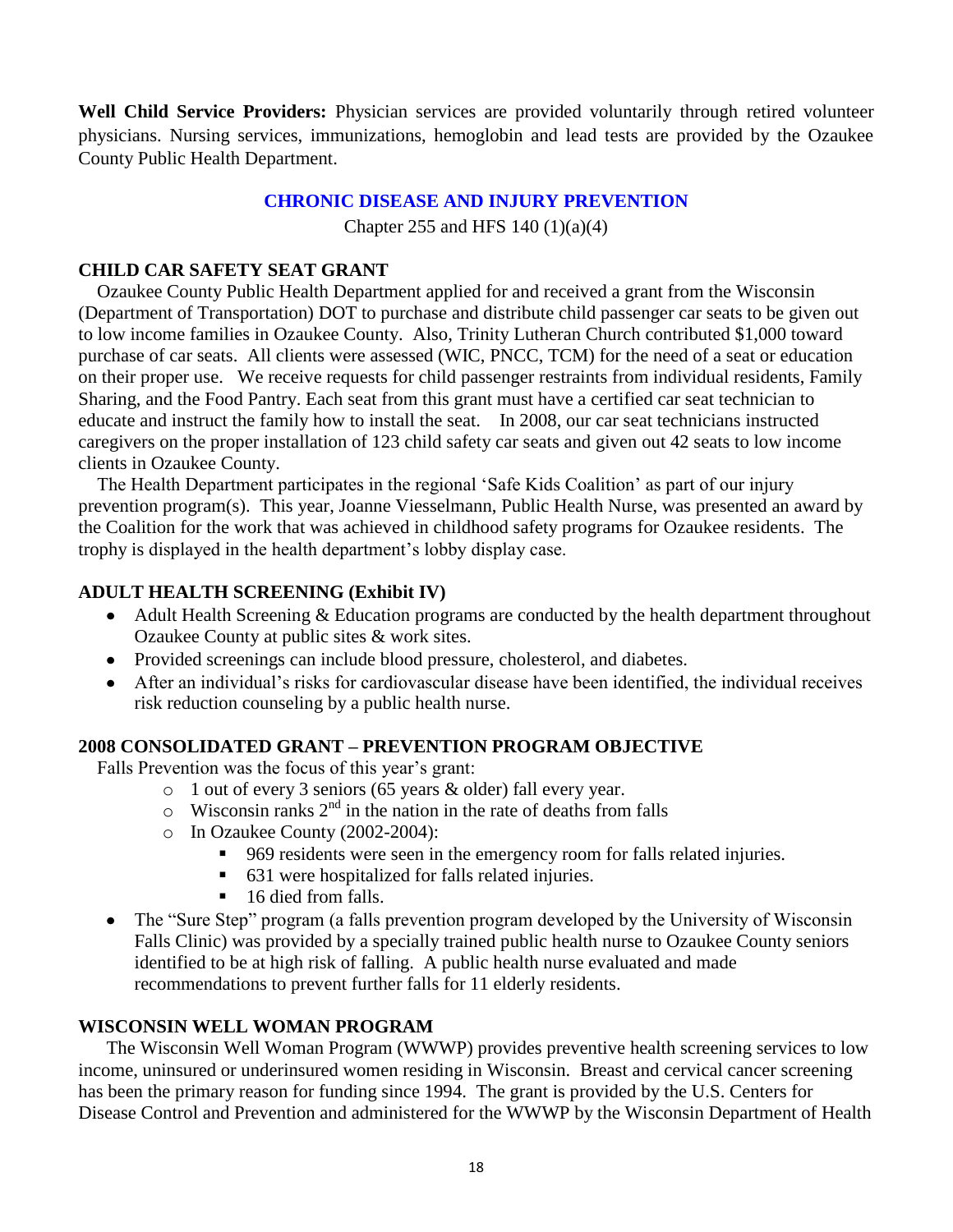Services, Division of Public Health. Women screened and diagnosed with breast or cervical cancer may be eligible for Wisconsin Well Woman Medical Assistance (WWWMA) which pays for treatment of breast and cervical cancer. WWWP also provides multiple sclerosis (MS) screening and support services. Women who have a high probability of having MS are referred to a primary care provider to start the MS assessment. Women who are determined to need further diagnostic testing are referred to a Regional MS Center. The program's primary focus continues to be breast and cervical screenings, and MS support services.

 Eligible women are enrolled through Ozaukee **County's WWWP** coordinator. The WWWP focuses on women who are age 35 through 64 with a household income at or below 250% of the current federal poverty level. In 2008, 64 women participated in the WWWP screenings. Twelve (12) women had abnormal screenings and needed further evaluation and follow-up. Eight (8) Ozaukee County women are currently enrolled in Wisconsin Well Woman Medical Assistance T-19 (WWWMA) for treatment of breast cancer and four (4) women for treatment of pre-cancerous conditions of the cervix or cervical cancer.

#### **OZAUKEE 100 FUND:**

 The Ozaukee 100 Fund is administered through the Columbia St. Mary's Foundation and provides financial assistance for full or partial payment of women's health screenings. The breast cancer screening portion of the program encourages 100% of women in Ozaukee County to have routine breast cancer screenings. Eligible women must live in Ozaukee County and would not otherwise be able to get needed screenings. Financial assistance for other health services is considered depending on availability of funds earmarked for general use. Women can use the health care provider of their choice for screenings. Enrollment for this program is through the Ozaukee County Public Health Department. In 2008, (28) women were screened through the Ozaukee 100 Fund.

 The work of the coalition is supported by tax deductible donations to Columbia St. Mary's Foundation Ozaukee. When donating please specify if you wish your donation to be used for breast health or general use. Checks should be made payable to: CSM Foundation, 4425 N. Port Washington Rd. Glendale, WI 53212. In the lower left notes line on your check, please add "Ozaukee 100 Fund". For enrollment or more information for WWWP or Ozaukee 100 funds, call the health department Monday thru Friday between the hours of 8:30 AM to 5:00 P.M. at 262-284-8170 or 262-238-8170

#### **TOBACCO CONTROL INITIATIVES**

 Ozaukee County Public Health Department maintains strong community partnerships in effort to control use of tobacco and decrease exposure to secondhand smoke.

 A Tobacco Prevention and Control grant was received by the health department to benefit clients served in our Maternal Child Health Program. This is a grant objective involved implementation of a smoke-free homes campaign. Women of childbearing age, children, or families with children were assessed for tobacco smoke exposures in their homes. Clients with exposure to smoke in their homes were provided education, counseling and cessation resources as needed. The health department continues to address this issue as it remains one of our top 5 health priorities: to decrease tobacco use and reduce environmental exposures to secondhand smoke. An additional grant for 2008 was offered mid year for tobacco control activities. Ozaukee County Public Health Department participated in this grant by identifying supporters of smoke-free air at three of our already scheduled outreach events. The identified supporters were mailed a letter containing many online resources available in Wisconsin to remain involved with smoke-free issues.

 The health department maintains representation on the Ozaukee County ATOD Consortium, which annually renews a federal grant for education and prevention efforts with youth alcohol, drug, and tobacco use. The ATOD consortium must include members from a broad spectrum of community partners. This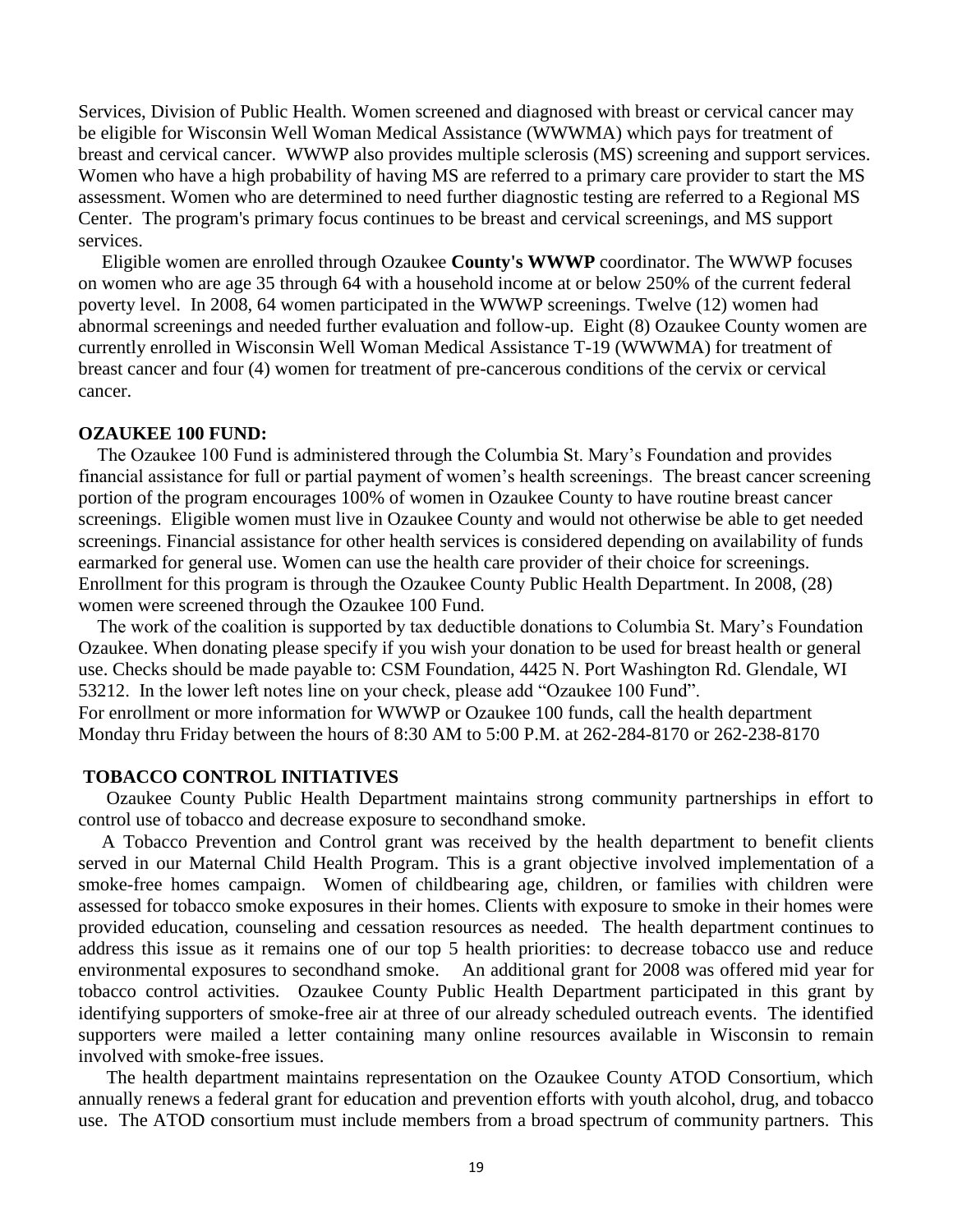grant is from the Federal Drug-Free Communities Support Program, and its goal is to reduce or eliminate substance use by youth and eventually reduce use by adults.

 The Ozaukee Health Initiative (OHI) members are focused on monitoring community progress related to our 5 health priorities: Overweight and Obese Adults and Children; Alcohol and Drug Use; Tobacco Use and Environmental Exposures; Preventive Health Screenings; and Increase Use of In-Home Carbon Monoxide Detectors.

#### **MIGRANT HEALTH**

 The Migrant Health program in Ozaukee County addresses health needs of migrant workers and their families. Approximately 120 Latino workers and their families came from southern Texas to work at the Lakeside Foods cannery in Belgium and their produce freezing plant in Random Lake. Most workers live in one of the two "migrant camps" in Belgium during their stay in Wisconsin, working May through November. These workers have low annual incomes; often have no health insurance, and minimal routine or preventive health care. Public health nursing service provided to the migrant population includes: health teaching, communicable disease follow-up, assistance with scheduling medical care appointments and coordination of care with other community agencies. There is a federally funded program for migrant workers outpatient health needs administered through Family Health/La Clinica Medical and Dental Center in Wautoma, WI. Public health nurses assist migrant workers to access providers who participate in a discounted voucher reimbursement program with this clinic. Primary care, chiropractic visits, optometric visits, dental care, prescription drugs, laboratory services, radiology imaging, and radiology interpretation are the voucher assisted services. These and many more outpatient healthcare needs are case managed by a public health nurse for the migrant workers.

 Highlights in 2008: The voucher program provided 25 individuals and families with outpatient medical services. One migrant worker was hospitalized for over a month with a severe necrotizing fasciitis infection. He is Spanish speaking and his wife was still in Texas, which left him very lonely and isolated during his long hospital stay. Public health nurse case management activities included collaborating his care needs with social workers, financial counselors, and discharge planners at Columbia St. Mary's, and advising Lakeside Foods on the risks of communicable infections in the migrant worker's living quarters at the Belgium camp.

 Each year we give special thanks to those healthcare providers who have been very generous in meeting the migrant worker's healthcare needs in Ozaukee County. The following providers continue to participate in the Migrant Health voucher program:

- $\triangleright$  Dr. Celestino Perez and office staff.
- Dr. Salvador del Rosario and office staff
- Greenlane Family Practice Physicians, Dr. Raymond Bauer and staff
- Columbia St. Mary's Ozaukee Campus Hospital
- ▶ Columbia St. Mary's Charity Care Assistance Program
- Wisconsin Radiology Associates
- Wheaton Franciscan Medical Group, Drs. Stuart Hannah, Victoria Yorke and their staff
- Belgium Chiropractic, Dr. Edward Braun

Without the caring and assistance of these community partners, the Migrant Health Program would suffer, being unable to meet the immediate health needs of these workers and their families.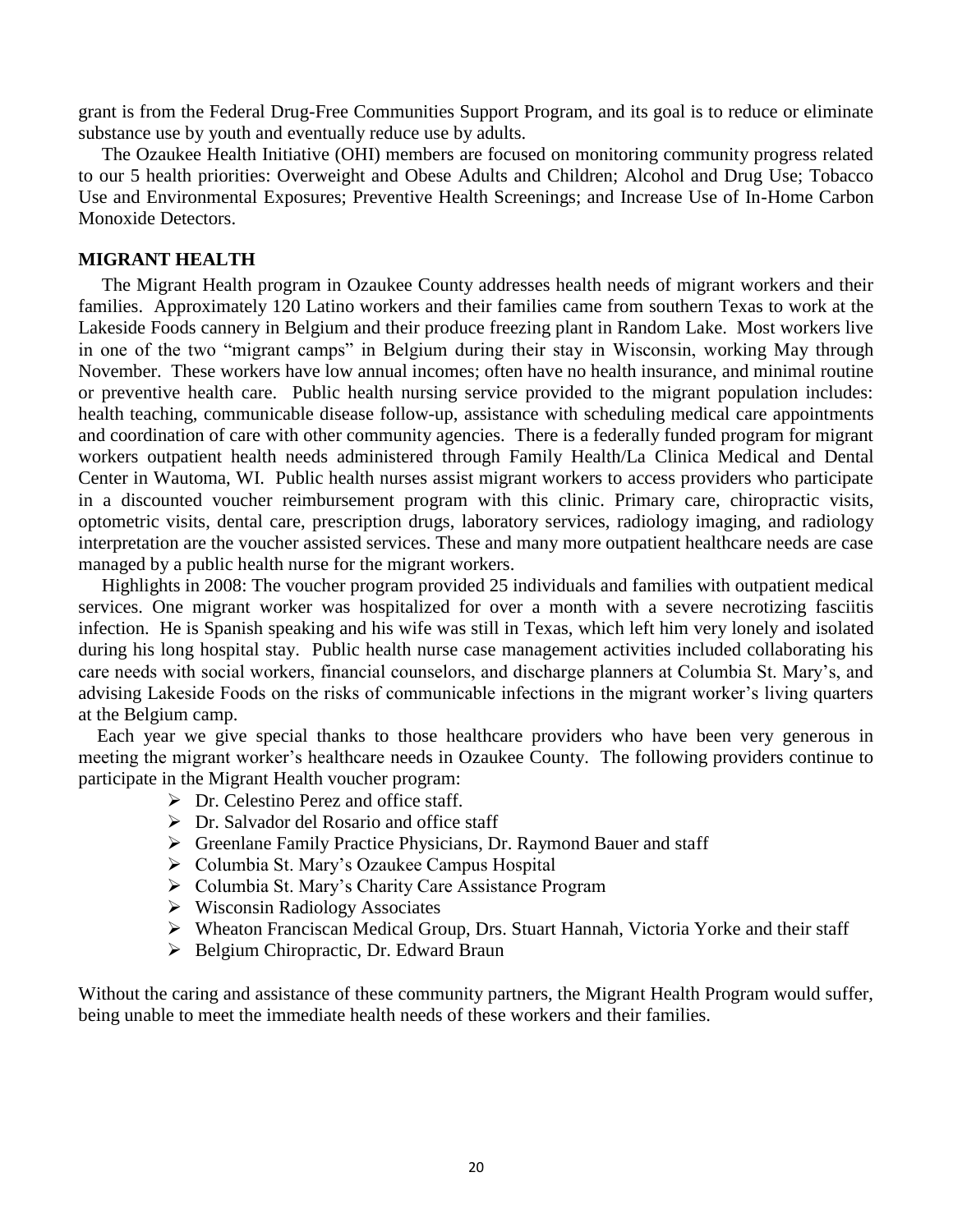#### **ENVIRONMENTAL HEALTH SERVICES**

Chapter 254 of the Wisconsin Public Health Statutes

#### **Environmental Health Specialist**

 This year, the Environmental Health Specialist (EHS) addressed over 480 citizen environmental concerns. These concerns included issues of housing and home safety, lead, indoor air quality (mold), food safety, drinking, pond and beach water quality, pest and animal control, sewage, solid and hazardous waste, radon, asbestos, west nile virus, occupational health and emergency preparedness.

 Many of the duties of the EHS include providing consultation to citizens and staff on environmental issues, investigation of potential human health hazards, writing press releases, maintaining aspects of the department website, presenting monthly reports to the County Health and Human Services Board, grant writing, assisting nursing staff with the follow up and investigation of food and waterborne disease outbreaks and program development and administration.

 This year, the Environmental Health Specialist completed the requirements of the transient noncommunity well sampling and inspection program. The program is funded by the Wisconsin Department of Natural Resources (WIDNR) and the health department was reimbursed for each well sampled. A total of 198 public wells were sampled for bacteria and nitrates and 50 public wells were inspected.

 In response to flooding, the EHS worked with the WIDNR, the Village of Thiensville, and with private and public well owners to determine if well water drinking supplies were safe for consumption. Water from public and private wells in Thiensville were tested for bacteria and appropriate follow up was taken to inform well owners of the bacteriological condition of their well water. In addition the EHS answered well owner issues and concerns and distributed free well test kits. In some cases chlorination guidance was provided.

 From May through September, the EHS assisted the health department with a USEPA funded beach monitoring program at Lion's Den and at Harrington State Park. The EHS sampled beach water and the analysis for E. coli was completed by the City of Port Washington Water Utility. The EHS regularly attended WIDNR Beach Advisory Workgroup meetings to discuss and share information relative to administration of this field program and reported to the Health and Human Services Board via an end of beach season summary.

 This year, the EHS assisted Concordia University to implement their own beach program. Concordia University has a high priority public beach which opened June 15 2008. The EHS guided university staff and students through the details of beach monitoring, posting, and data entry. Concordia water sample analysis for E. coli was provided by a safe water drinking lab in Mequon.

 The health department continues its effort to reduce childhood lead exposure and to identify children that have been lead poisoned. The department provides free blood lead screening to children ages six months to less than six years at WIC, primary care clinics and upon request. The total number of children screened in the county in 2008 was 707. This department screened 28 children or 4 % of that total. Of the total number of children screened, 10 cases or 1.4% had levels of blood lead that would be a serious health concern. In all cases, PHN's and EHS's work jointly to provide both information and services. Families are provided counseling on proper nutrition and lead hazard reduction techniques. The department provides a no-cost HEPA vacuum to parents for use in the home. Case management by a Public Health Nurse is provided when necessary, as per state protocol. The EHS conducts home risk assessments, which include lead inspection and the collection of environmental lead samples. This year, a Wisconsin Division of Health grant funding provided for the lead abatement of two homeowner properties. Windows were replaced in eligible properties in Port Washington and in Grafton.

 In 2008, the health department continued to administer the HOME rental and homeowner rehab programs. At years end, the health department completed two homeowner projects. Five projects are scheduled for completion in 2009, which is the last year of the HOME grant.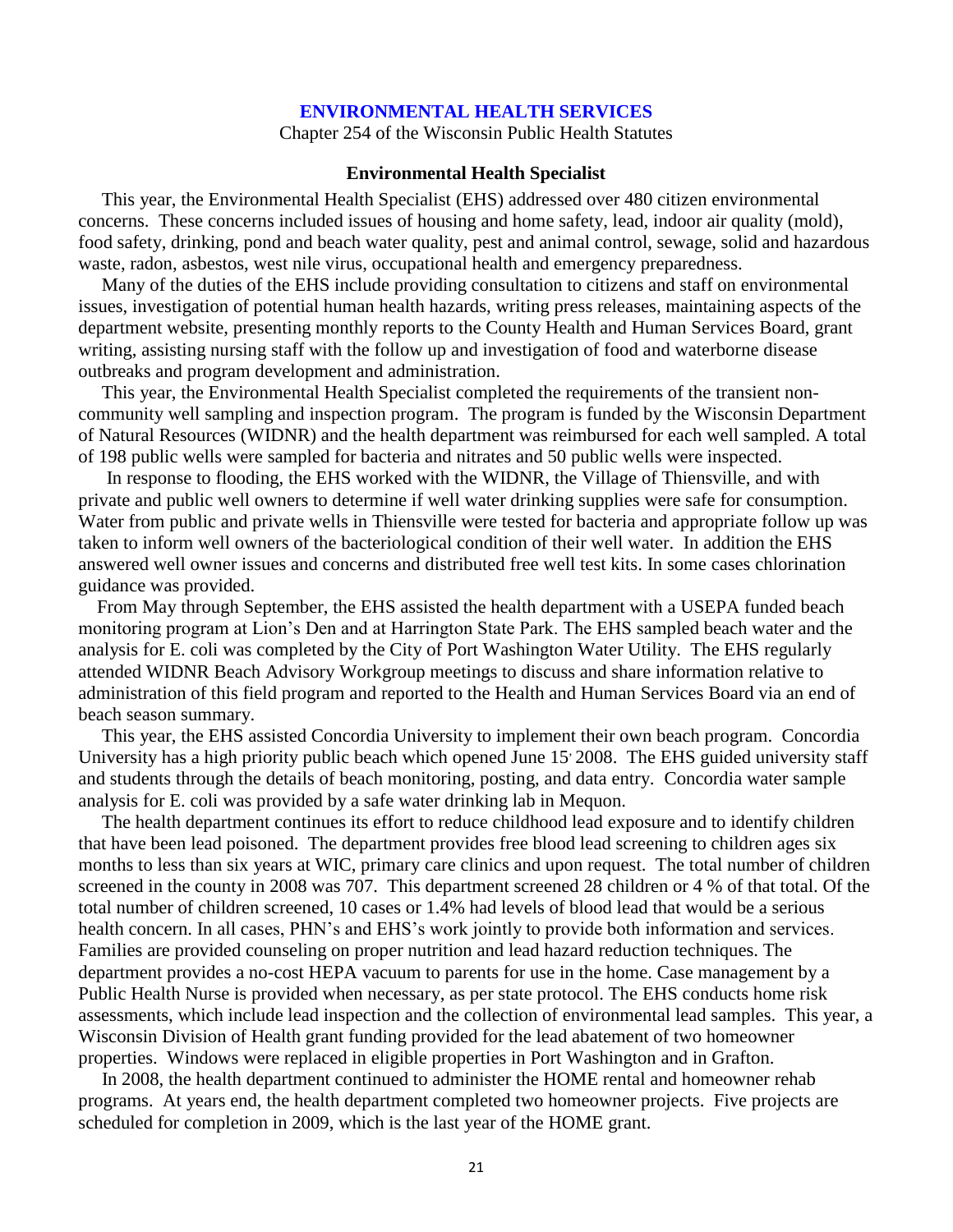Also in 2008, the health department applied for and received a radon outreach grant from WI Division of Health Services. Students from Homestead High School in Mequon received instruction and radon screening kits. A total of 92 homes were screened for radon and the health department provided appropriate follow up when necessary.

#### **BIOTERRORISM PROGRAM GRANTS**

 2008 was a very productive year for emergency preparedness planning under the Bioterrorism Grants. Ozaukee County Public Health Department received three grants regarding emergency preparedness. They were the Preparedness Grant, Pandemic Influenza Grant and the Cities Readiness Initiative (CRI) Grant. Both Pandemic and CRI grant terms were from August to August, while the Preparedness Grant is based on the traditional calendar year.

 Ozaukee County Public Health Department met and/or exceeded all of our grant objectives. Some of the highlights based on the objectives include:

**Planning efforts with local and regional partners** - OCPHD worked with many partners as we planned and prepared for any public health emergency. Some of the partners have been regional and include: Washington, Sheboygan, and Fond du Lac Public Health Departments, the Quad County Public Health Consortium staff, Region 7 Hospitals, SE Region Emergency Management, CRI Counties, DNR, Department of Agriculture, COAD, DPH, Volunteer Centers from various counties, American Red Cross, Veterinarians and Parish Nurses from within and outside of Wisconsin. Planning with these partners took a variety of forms. We have had the opportunity to work with these partners via trainings, exercises, meetings, brainstorming and planning sessions. These interactions have helped move us forward with our county plans and we believe we have been able to assist others with their plans too.

We have also worked with many partners within our county this year. Some of these partners include: Columbia St. Mary's Hospital – Ozaukee Campus, Medical Clinics, Long Term Care Residential Facilities (Nursing Homes and CBRFs), Sheriff's Department and local police departments, Concordia University, Milwaukee Area Technical College, public and private schools within our County, VOAD (Voluntary Organizations Active in Disasters), Chambers of Commerce, Ozaukee County Highway Department, Pharmacies, Veolia, Ozaukee County Treasurer's Office, American Legion, Human Services, Non-Profit Agencies and many of the Ozaukee County Departments.

**Public Health Emergency Plan (PHEP) -** During 2008, we have revised the entire PHEP. Many of the revisions were a result of statewide efforts and many were the result of local planning efforts. Please note that the Revised PHEP is now very comprehensive and includes the Mass Clinic Plan, IPS (Interim Pharmaceutical Stockpile), SNS (Strategic National Stockpile) Plans, and the developing Cities Readiness Initiative Plan.

**Core Competencies for all Public Health Workers based on their role in a public health emergency –** The Health Officer sees all of the OCPHD staff as critical in any PH emergency. She has ensured that all PH staff has been trained in ICS (Incident Command System) and is all NIMS (National Incident Management System) compliant. In addition, all of the PH staff has taken and are certified in the Public Health Emergency Preparedness Core Competencies – Part 1 and Part 2. We will continue to develop and be trained in additional competencies in 2009.

**Developing our emergency response capacity for assisting individuals with special needs -** Ozaukee County Public Health Department **(**OCPHD) facilitates the Special Populations Emergency Planning Committee meetings. This committee is made up of individuals from OCPHD, Emergency Management, Lasata Nursing Home, American Red Cross, Quad County Public Health Consortium, and Ozaukee County Human Services (The Director of HS and several of the managers that serve elderly, individuals with physical, emotional and cognitive disabilities serve of this committee.) We also have representation from Mobility Manager, a transportation specialist that serves the vulnerable population. This group has been working diligently on identifying areas of need and developing strategies to meet these needs. In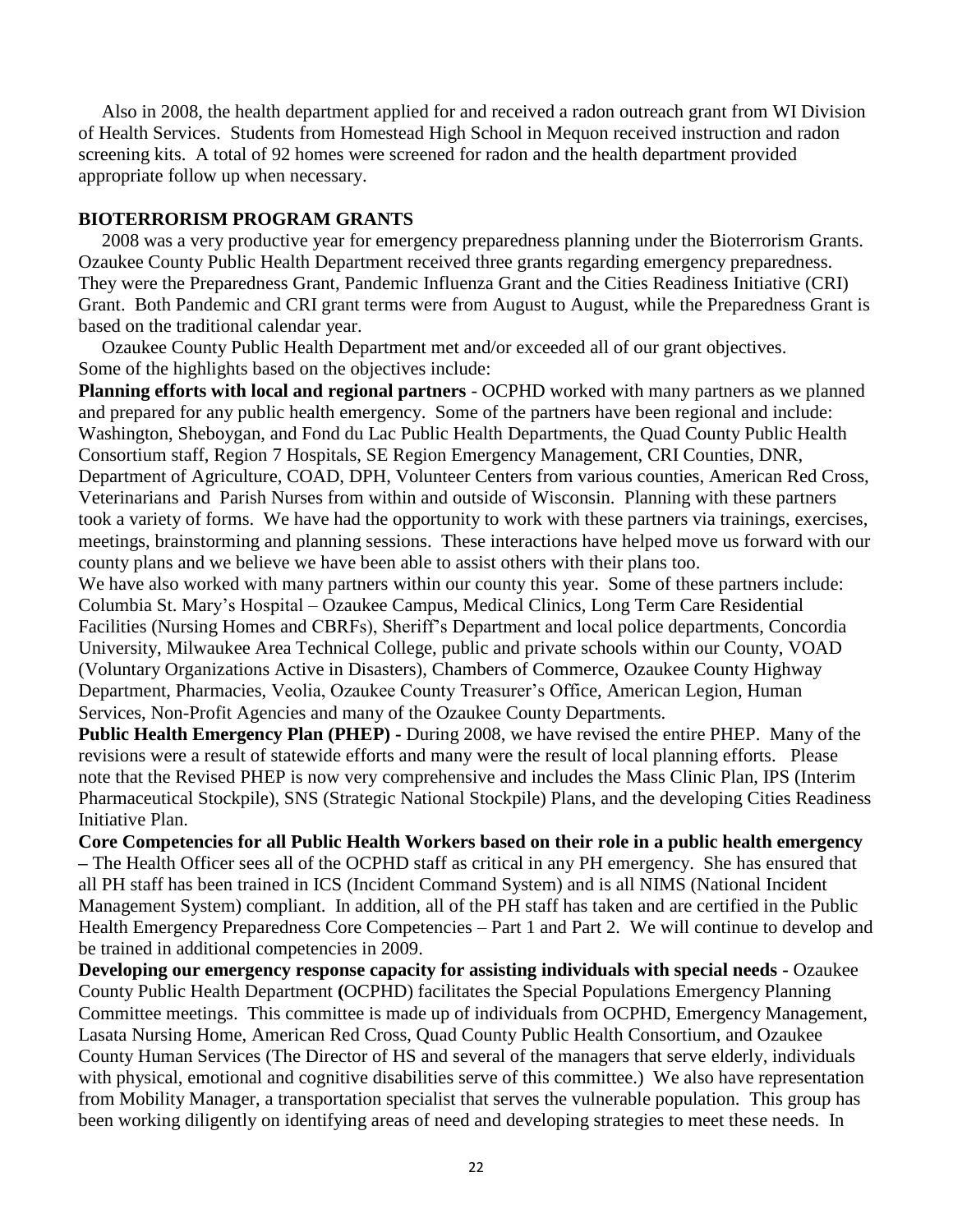addition we are developing a Tabletop Discussion Exercise to test some of our newly created plans. We anticipate that this will take place in the spring of 2009.

**Antiviral Distribution Plan for Pandemic Influenza –** Local public health departments were charged with facilitating meetings with local healthcare providers to establish Treatment Centers that will serve individuals with influenza during a pandemic. This was a challenging assignment, as it required getting all the providers together to discuss options. Ozaukee County can be proud of the partners that worked with us, as they demonstrated that they care deeply about the citizens of Ozaukee County, that they serve. It is with great satisfaction that we report we were able to submit to the Division of Public Health the two designated treatment clinics and hospital for the public, five long term care facilities and the Ozaukee County Jail. Having completed this task, we now look forward to having the state provide us with the guidance necessary for our continued progress in pandemic influenza preparation.

**Three Year Work plan for Pandemic Influenza –** The work plan continued to guide us in our planning efforts. Some of the critical areas of this work plan included working with key stakeholders, enhancing surveillance, strengthening partnerships within the health care system, developing collaborative plans for serving the public, testing, exercising and improving our plans, enhancing redundant communication systems and continued development of our Continuity of Operation Plans.

**Cities readiness Initiative (CRI) Plan -** Ozaukee County Public Health Department coordinated planning activities with state and local health departments, our local hospital and medical clinics, emergency management and law enforcement to plan for the implementation of at least one alternative method of dispensing to provide oral medications during an event within 48 hours.

One alternative method would be to use drive thru bays for dispensing medications. If we had to dispense medications to the entire population of Ozaukee County within 48 hours we will need 18 drive-thru bays. We will need 432 staff/day to perform this task. This is significantly less than the number of staff that is required in a traditional dispensing model. We will consider drive thru bays at Ozaukee County Highway Department, MATC North Campus, pharmacies, banks, and automobile dealerships. We also have started work on developing plans for other alternative models including dispensing at businesses that employ a large number of people and have a strong occupational health department.

 OCPHD is currently contacting large businesses and industries requesting information from them including on and off hour contacts and the number of people they employ. We are also asking for fax numbers, as it is in our Crisis Communication Plan to use Blast Fax as a means of communication during a public health emergency. This data will assist us to move forward and consider businesses as closed PODS (Points of Distribution) for another alternative method.

**Testing our plans via exercises and drills, assessments and measures –** OCPHD has participated in many events to test and exercise our plans and the plans of regional and local partners. Some of these exercises include:

- Regional Pandemic Tabletop Exercise with colleges & universities  $\bullet$
- Regional Tabletop Exercise testing the Strategic National Stockpile Plan
- Full Scale Pandemic Exercise with Washington County Public Health Department
- Local Full Scale Exercise Medication Collection Day Drive Thru Bays as an alternative plan.
- Full Scale Influenza Vaccination Clinics
- CRI Assessment done by the Center for Disease Control
- Tested alert & notification systems via Command Caller & 24/7 Calling Tree and noted response times.
- Tested various forms of our enhanced surveillance plan.
- Tested notification and response time between local and state Division of Public Health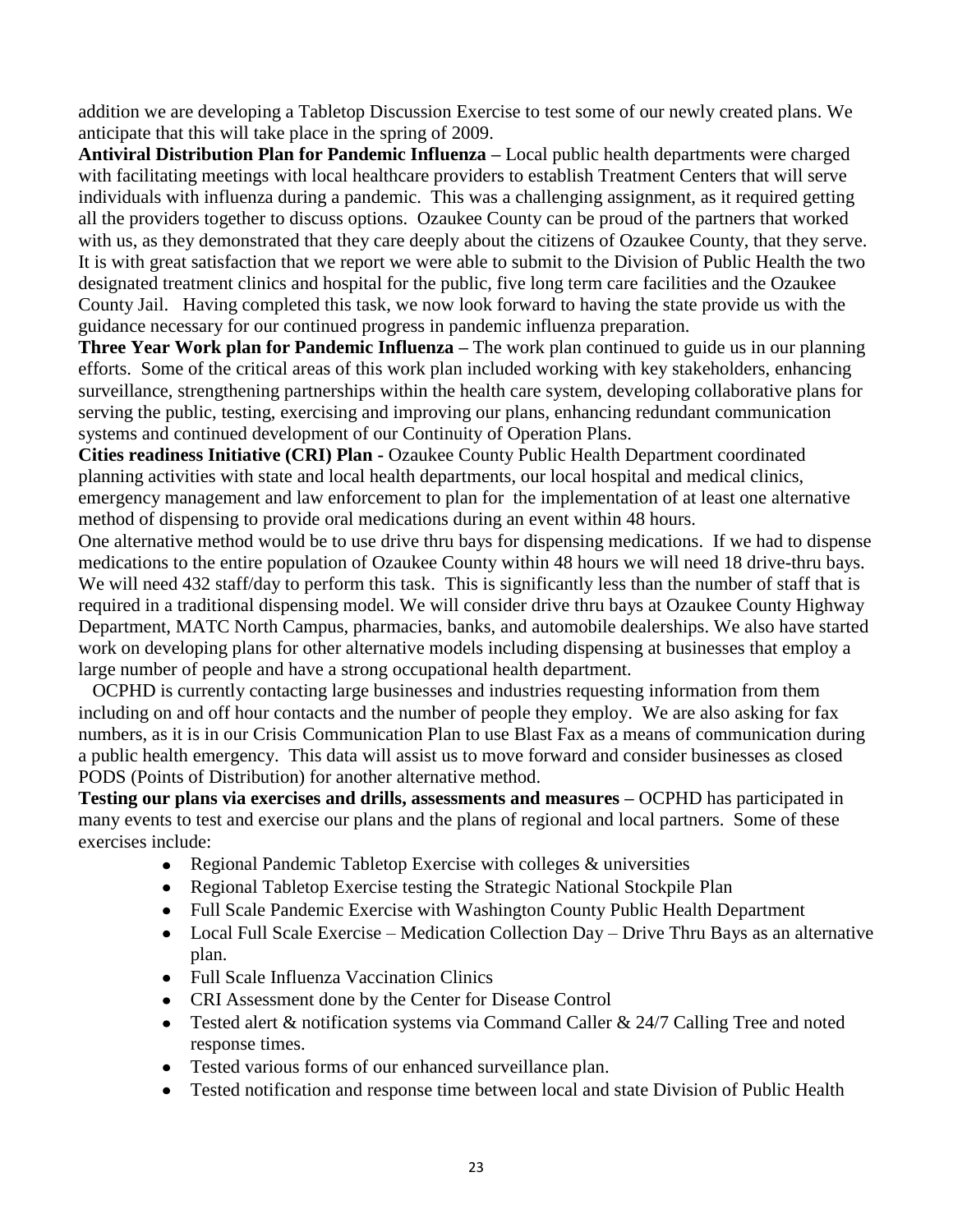Tested our redundant forms of communication such as Satellite Phone, GETS card, Hamm Radio Operators, blast fax, cell phones, walkie- talkies and 800 trunking radios.

**Training Opportunities** – Training is a very important part of preparedness planning. As mentioned earlier in this report, all of the OCPHD staff have been trained in Incident Command and are NIMS compliant. In addition, we have also taken and been certified in the current public health core competencies for 2008.

Other trainings that staff has participated in include but are not limited to:

- o PPE Fit Testing
- o Risk Communication during Public Health Emergencies Regional
- o Training on Use of 800MHz Radios
- o Avian Influenza Rapid Response Training
- o Multidisciplinary Approach to Emergency Planning for Long Term Care/Residential Facilities
- o E-Sponder Training
- o SNS Training
- o HSEEP Training
- o Isolation & Quarantine
- o When It Happens Here: Disaster Planning for Vulnerable Populations
- o Wisconsin Electronic Disease Surveillance System (WEDSS)

**Public Education** is very important for assuring community preparedness. The Ozaukee County Public Health Department has prepared a booklet, "Communities and Families Preparing for Emergencies." This booklet is filled with information and links to resources for residents in Ozaukee County to help them prepare for many kinds of emergencies. Other resources can be found on the health department's web page such as emergency checklists for families, businesses, medical providers. The booklet can be downloaded from the department's web site.



 In summary, the 2008 Bioterrorism Grants have helped us to move forward with all our preparedness plans. We look forward to 2009, working very hard to continue to make improvements and to be able to better serve all of Ozaukee County.

#### **OTHER PROGRAMS**

#### **COMMUNITY ASSESSMENT**

The State of Wisconsin Division of Public Health directs each county health department to perform a community assessment at least every 5 years. Near the end of 2008, the fifth health study was completed for Ozaukee County; results should be released in early 2009. Community Health Survey results have provided the solid data from which the following five health priorities have been selected:

- o Overweight or obese adults and children.
- o Alcohol and drug use.
- o Tobacco use and environmental tobacco exposure.
- o Preventive health screenings.
- o Increase presence of Carbon Monoxide detectors in homes.

Community Health Surveys are pursuant to the Wisconsin Division of Health's priority, "Healthiest Wisconsin 2010". The Ozaukee County studies were conducted by JVK Research to gather information on the health practices and health-related behavioral risks of residents.

The recent most recent survey was performed in 2005 and can be viewed via our website or at the Aurora Healthcare website link: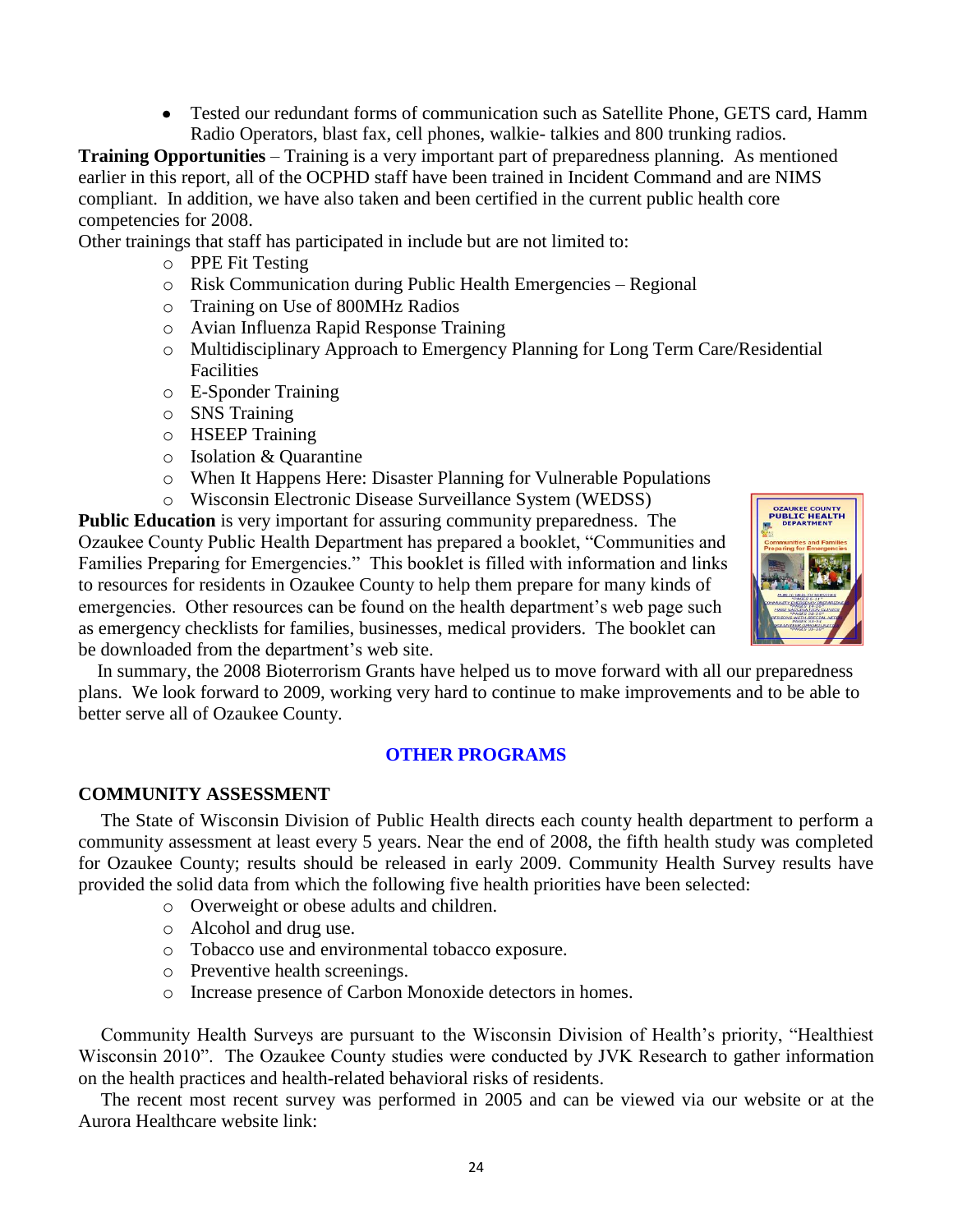<http://www.aurorahealthcare.org/yourhealth/comm-health-reports/art/2005-Ozaukee-County.pdf>

Each year, our public health grants received from the State Division of Health are based on the five priorities selected above. Grant objectives are often based on data gathered from these Community Health Surveys.

The Ozaukee Health Initiative (OHI) is a group of county and community members who review the health survey results, and continuously monitor community activity relating to the five health priorities. We have continuously broadened our membership base, currently including the chairperson being a County Board Supervisor and previous Board of Health chairperson; both Director and Assistant Director of Ozaukee Public Health Department; an additional County Board Supervisor; an Ozaukee County Public Health Nurse; the Director of Ozaukee Human Services; the Director of Ozaukee County Planning, Resources, and Land Management; the Manager of Ozaukee Community Programs; the UW Extension Family Living Consultant; the Columbia St. Mary's Ozaukee Campus Director of Operations; the Director of Programming at the Saukville, Feith Family YMCA; and the Primary Programming Specialist at Ozaukee Council, Inc. We are also fortunate to have an epidemiologist available for consultation at the State Division of Public Health Southeast Regional Office in Milwaukee.

Through efforts of the OHI, we have maintained a list of smoke-free restaurants located on the Public Health web page and have mailed certificates of recognition to all smoke free restaurants in Ozaukee County.

#### **NURSING STUDENT PRECEPTOR PROGRAM**

 Ozaukee County Public Health Department participates in providing public health clinical experiences to nursing students. In 2008, the health department provided four schools of nursing with clinical experiences. The health department provided experiences to one (1) student from the University of Wisconsin Oshkosh, one (1) from Columbia collage of nursing, one (1) from the University of Milwaukee and seventeen (17) students from Concordia University.

#### **VOLUNTEERS**

A difference was made in 2008 by our dedicated and caring volunteers. Our department program benefited greatly from the numerous hours and talents of our many volunteers. In 2008, 420 volunteers donated 438 hours of service to the school hearing, vision, and scoliosis screening programs. Twelve volunteers donated 202 hours at our Blood Pressure and Adult Health screenings. One volunteer donated 180 hours to our Children with Special Health Care Needs program and 25 volunteers donated 185 hours of service at our flu/pneumonia clinics and our monthly immunization clinic in Mequon. Two physicians donated a total of 12 hours at Healthy Child Wellness Clinics and one physician donated 5 hours at our scoliosis re-screens. Volunteers provided a total of 1,022 hours of dedicated services.

The health department maintains current information and links for health issues on their web page. WEB page: **<http://www.co.ozaukee.wi.us/PublicHealth/index.html>**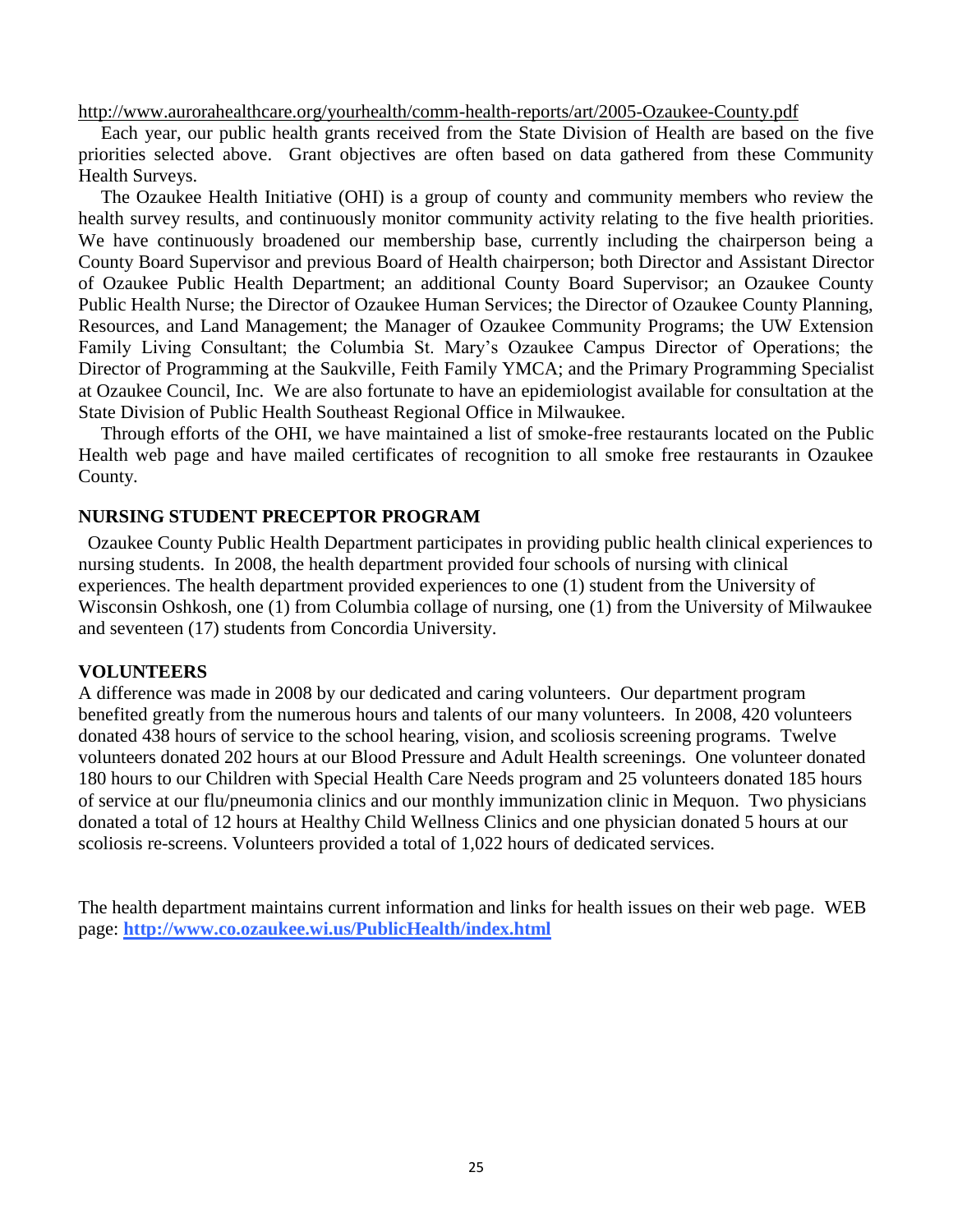Other Links to Ozaukee County Health Data:

Ozaukee County Health Profiles by year: <http://dhs.wisconsin.gov/localdata/counties/ozaukee.htm>

Ozaukee County Burden of Tobacco: [http://www.medsch.wisc.edu/mep/downloads/Documents/technical\\_reports/Burden%20of%20Tobacco%](http://www.medsch.wisc.edu/mep/downloads/Documents/technical_reports/Burden%20of%20Tobacco%202006.pdf) [202006.pdf](http://www.medsch.wisc.edu/mep/downloads/Documents/technical_reports/Burden%20of%20Tobacco%202006.pdf)

Burden of Suicide: <http://www.mcw.edu/display/docid20172/BurdenofSuicideinWisconsinReport.htm> Burden of Suicide for Ozaukee County: <http://www.mcw.edu/FileLibrary/Groups/InjuryResearchCenter/pdf/Ozaukee.pdf>

Wisconsin Health Rankings: <http://www.pophealth.wisc.edu/UWPHI/pha/wchr.htm> Ozaukee County Health Rankings snapshot: <http://www.pophealth.wisc.edu/UWPHI/pha/wchr/2008/snapshots/ozaukee.pdf>

Environmental Health Tracking, Division of Public Health: <http://165.189.78.7/EPHTWebsite/default.aspx>

Burden of Injury, Ozaukee:

<http://dhs.wisconsin.gov/health/injuryprevention/pdffiles/injuryreport.pdf>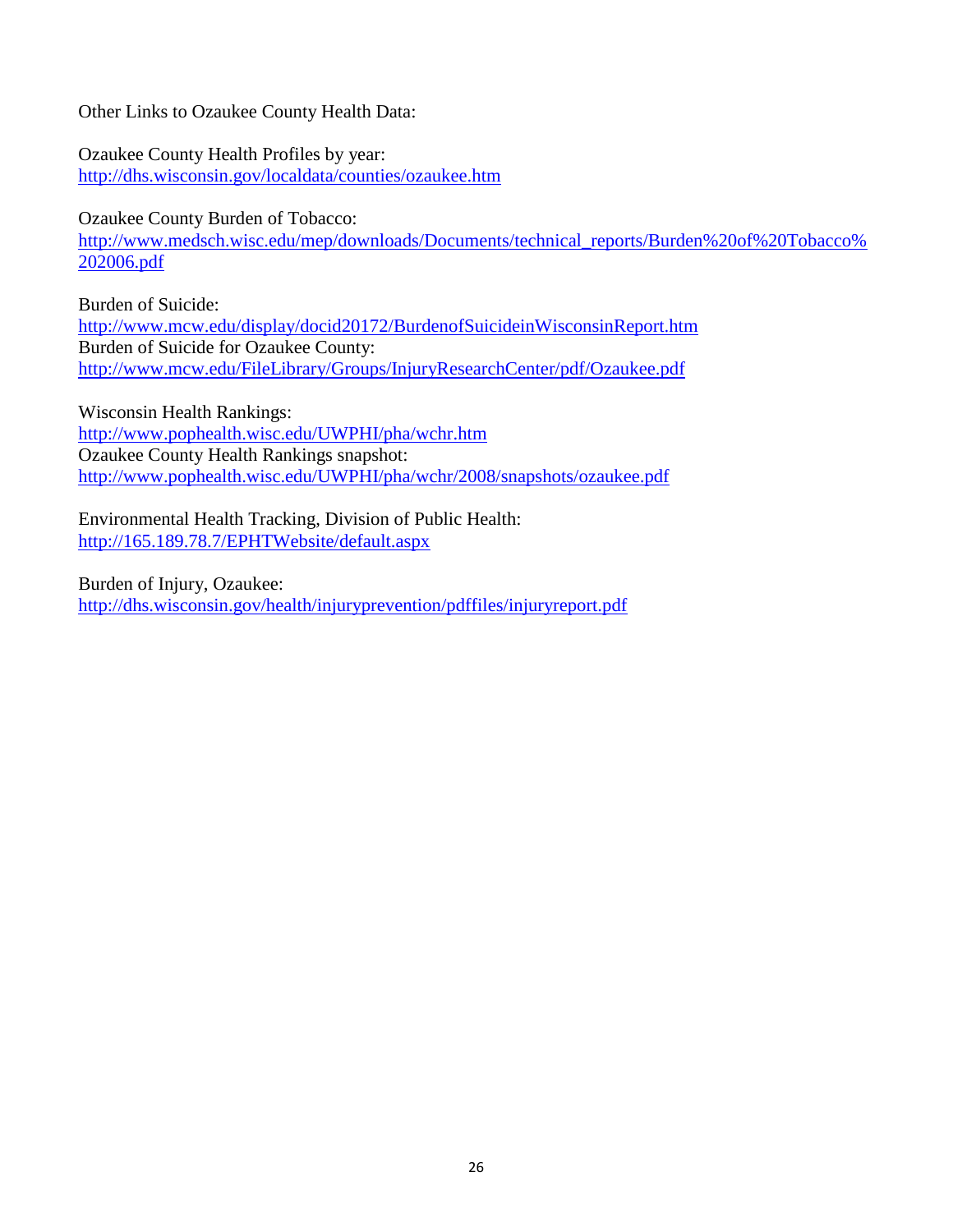#### GO TO EXHIBITS

# **Exhibit I**

| <b>2008 COMMUNICABLE DISEASE</b><br>STATISTICS-OZAUKEE COUNTY |                        |                |                |                |                                  |                |                |              |  |
|---------------------------------------------------------------|------------------------|----------------|----------------|----------------|----------------------------------|----------------|----------------|--------------|--|
| REPORTABLE DISEASES-                                          | Fred./Belg. Port/Sauk. |                | <b>Grafton</b> |                | <b>Cedarburg Meq/Thien Total</b> |                | <b>Total</b>   | <b>Total</b> |  |
| <b>DIAGNOSED CASES</b>                                        |                        |                |                |                |                                  | 2008           | 2007           | 2006         |  |
|                                                               |                        |                |                |                |                                  |                |                |              |  |
| Amebiasis                                                     |                        |                |                | 1              | 1                                | 2              | n/a            | n/a          |  |
| Blastomycosis                                                 |                        |                |                | 1              |                                  |                |                |              |  |
| Campylobacter                                                 | 1                      | $\overline{c}$ |                |                | 4                                | 8              | 18             | 24           |  |
| <b>Cat Scratch Disease</b>                                    |                        |                |                |                |                                  | 0              | 0              |              |  |
| Cryptosporidium                                               | 1                      |                | 1              | $\overline{c}$ | 1                                | 5              |                | 2            |  |
| E. Coli 0157:H7                                               | 1                      |                |                |                |                                  |                |                |              |  |
| E. Coli-shiga toxin positive (other than<br>O157:H7           |                        | 1              | 1              |                | $\overline{2}$                   | 4              | $\overline{2}$ | n/a          |  |
| Ehrlichiosis                                                  |                        |                |                |                |                                  |                |                | 0            |  |
| Encephalitis                                                  |                        |                |                |                |                                  |                | 0              | 0            |  |
| Giardia                                                       |                        | $\overline{2}$ | $\overline{2}$ | 3              | $\overline{2}$                   | 9              | 13             | 10           |  |
| Haemophilus influenza B                                       |                        |                |                |                |                                  | 0              | O              |              |  |
| Hepatitis A                                                   |                        |                |                |                | 1                                |                |                | 3            |  |
| <b>Hepatitis B</b>                                            | 1                      |                | 3              | 7              | 1                                | 12             | 7              | 8            |  |
| Hepatitis C                                                   |                        | 3              | 5              |                | 8                                |                | g              | 33           |  |
| Histoplasmosis                                                |                        |                | 1              |                | 1                                | $\mathcal{D}$  | n/a            | n/a          |  |
| H.I.V.                                                        |                        |                |                | 1              |                                  | 3              |                |              |  |
| HUS (Hemolytic uremic syndrome)                               |                        | 1              |                |                |                                  |                | n/a            | n/a          |  |
| Kawasaki Syndrome                                             | 1                      |                |                |                |                                  |                |                |              |  |
| Legionairres                                                  |                        |                |                |                |                                  | 0              | $\Omega$       | 0            |  |
| Listeria                                                      |                        |                |                |                |                                  | 0              | 0              | 0            |  |
| Lyme Disease                                                  |                        |                |                | 1              | $\overline{2}$                   | 3              | 5              |              |  |
| Malaria                                                       |                        |                |                |                |                                  |                |                | $\Omega$     |  |
| Measles                                                       |                        |                |                |                |                                  |                | O              | ſ            |  |
| Meningitis-bacterial                                          |                        |                |                |                |                                  |                | 0              | $\Omega$     |  |
| Meningitis-viral                                              |                        |                |                |                |                                  | 0              |                | 4            |  |
| Meningococcal disease                                         |                        |                |                |                |                                  | $\Omega$       |                | $\Omega$     |  |
| Mumps (confirmed/probable/suspect)                            |                        |                |                |                |                                  | 0              |                | 6            |  |
| Mycobacterial disease (non-tubercular)                        |                        | 3              | 3              | 3              | 3                                |                | 13             | 13           |  |
| Norovirus-outbreaks                                           |                        | $\overline{2}$ |                |                |                                  |                | 7              | n/a          |  |
| Ova & Parasites (misc.)                                       |                        |                |                |                |                                  |                |                | $\Omega$     |  |
| Pertussis (confirmed/probable/suspect)                        |                        |                |                | $\overline{2}$ |                                  | $\overline{2}$ | 22             |              |  |
| Rubella                                                       |                        |                |                |                |                                  | 0              | $\mathcal{O}$  | $\Omega$     |  |
| Salmonella                                                    | 1                      | $\overline{c}$ | 1              | $\overline{2}$ | 10                               | 16             | 24             | 8            |  |
| Shigella                                                      |                        |                |                |                | 4                                | $\overline{4}$ |                | 0            |  |
| STD's:<br>Chlamydia                                           | $\overline{c}$         | 15             | 11             | 13             | 16                               | 57             | 62             | 53           |  |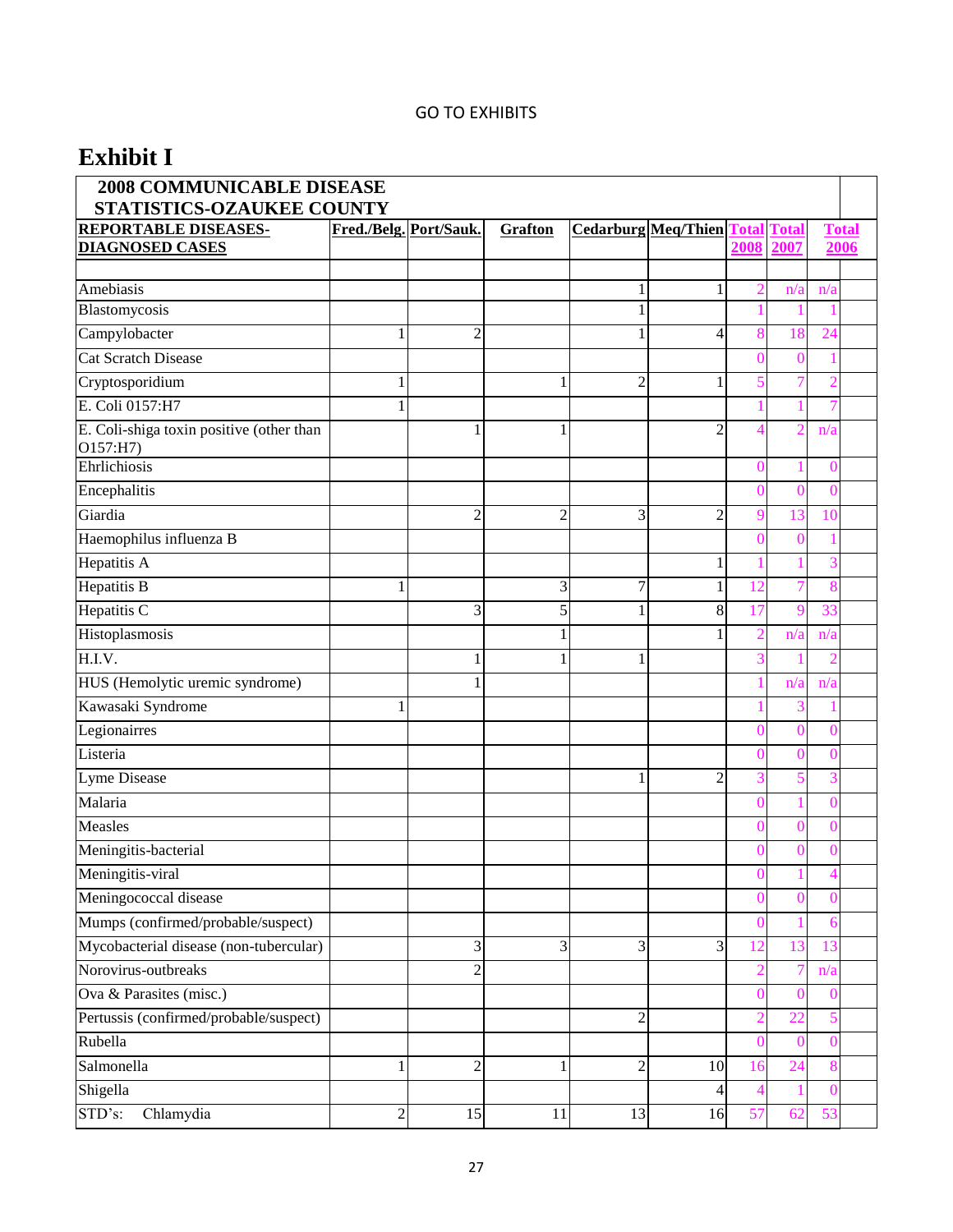| Gonorrhea                                              | $\overline{2}$         | 9              |                             | 3                          | 3                          | 18             | 17             | q            |
|--------------------------------------------------------|------------------------|----------------|-----------------------------|----------------------------|----------------------------|----------------|----------------|--------------|
| <b>Genital Herpes</b>                                  | NO                     |                | <b>LONGER REPORTAB ABLE</b> |                            |                            | n/a            | 29             | 32           |
| Syphillis                                              |                        |                |                             |                            |                            | O              | $\overline{4}$ |              |
| Strep A (invasive)                                     |                        | 1              |                             |                            |                            |                | 4              |              |
| Strep B (invasive)                                     |                        | $\overline{c}$ |                             |                            | $\overline{c}$             | 5              | 4              | 6            |
| Strep Pneumo. (invasive)                               |                        | 1              | 1                           | $\overline{2}$             | 1                          |                | 6              |              |
| Toxic shock syndrome                                   |                        |                |                             |                            |                            | 0              | $\Omega$       | 0            |
| Tuberculosis-Active disease                            |                        |                |                             |                            |                            |                |                |              |
| (confirmed/suspect)                                    |                        |                |                             |                            |                            |                |                |              |
| Tuberculosis-Inactive (old TB-inactive)                |                        |                |                             |                            | $\overline{c}$             | 2              | $\Omega$       | ∩            |
| Tuberculosis-Latent infection (non-<br>contagious)     | $\overline{2}$         | 5              | 1                           | 1                          | 1                          | 10             | 3              | 11           |
| Varicella                                              | $\overline{2}$         | 1              |                             |                            | 6                          | $\mathbf Q$    | n/a            | n/a          |
| <b>West Nile Virus</b>                                 |                        |                |                             |                            |                            |                | 0              |              |
| Yersinia                                               |                        |                |                             |                            |                            | $\sqrt{ }$     | $\Omega$       |              |
| Sub-total                                              | 15                     | 51             | 32                          | 44                         | 71                         | 213            |                |              |
| <b>MISCELLANEOUS REPORTABLE Fred./Belg. Port/Sauk.</b> |                        |                | <b>Grafton</b>              |                            | <b>Cedarburg Meq/Thien</b> | Total          | <b>Total</b>   | <b>Total</b> |
| <b>DISEASES:</b>                                       |                        |                |                             |                            |                            | 2008           | 2007           | 2006         |
| Haemophilus (non type B)                               |                        | 1              |                             | 1                          | $\overline{c}$             |                |                |              |
| Sub-total                                              | $\mathbf{0}$           | $\mathbf{1}$   | $\mathbf{0}$                | $\mathbf{1}$               | $\overline{2}$             |                |                |              |
| <b>EXPOSURES TO REPORTABLE</b>                         | Fred./Belg. Port/Sauk. |                | Grafton                     |                            | <b>Cedarburg Meg/Thien</b> | <b>Total</b>   | <b>Total</b>   | <b>Total</b> |
| <b>DISEASES</b>                                        |                        |                |                             |                            |                            | 2008           | 2007           | 2006         |
| Waterborne illness-exposure to<br>waterborne illness   |                        |                |                             |                            |                            |                |                |              |
|                                                        |                        |                |                             |                            |                            |                |                |              |
| Varicella-exposure to varicella                        |                        |                | 1                           |                            |                            |                | n/a            | n/a          |
| Pertussis-exposures to pertussis                       |                        | $\overline{c}$ |                             | 6                          |                            |                | 81             |              |
| Tuberculosis-exposures to tuberculosis                 |                        |                |                             | 1                          | 22                         | 23             |                | 6            |
| Sub-total                                              | $\bf{0}$               | $\overline{2}$ | $\mathbf{1}$                | $\overline{7}$             | 22                         |                |                |              |
| <b>INVESTIGATION ONLY-NOT</b>                          | Fred./Belg. Port/Sauk. |                | <b>Grafton</b>              | <b>Cedarburg Meq/Thien</b> |                            | <b>l</b> otal  | Total          | <b>Total</b> |
| <b>CONFIRMED</b>                                       |                        |                |                             |                            |                            | 2008           | 2007           | 2006         |
| Lyme Disease                                           |                        |                |                             |                            |                            | 2              | n/a            | n/a          |
| Foodborne illness                                      |                        | 1              | $\bf{l}$                    |                            | $\overline{\mathbf{c}}$    | 4              | T              | 5            |
| Hepatitis A                                            |                        | $\mathbf{1}$   | $\mathbf{1}$                |                            | $\overline{2}$             | $\overline{4}$ |                | $\Omega$     |
| Measles                                                | 1                      |                |                             | 1                          |                            | $\overline{2}$ |                | $\theta$     |
| Pertussis                                              |                        |                |                             | $\,1$                      |                            |                | n/a            | n/a          |
| Rubella                                                |                        |                |                             | $\mathbf{1}$               |                            |                |                | $\Omega$     |
| Tuberculosis                                           | 1                      |                | 1                           |                            |                            | $\overline{2}$ | n/a            |              |
| Sub-total                                              | $\overline{2}$         | $\overline{2}$ | $\overline{\mathbf{3}}$     | $\overline{\mathbf{4}}$    | 5                          | 10             |                |              |
| <b>TOTAL:</b>                                          | 17                     | 56             | 36                          | 56                         | 100                        | 265            |                |              |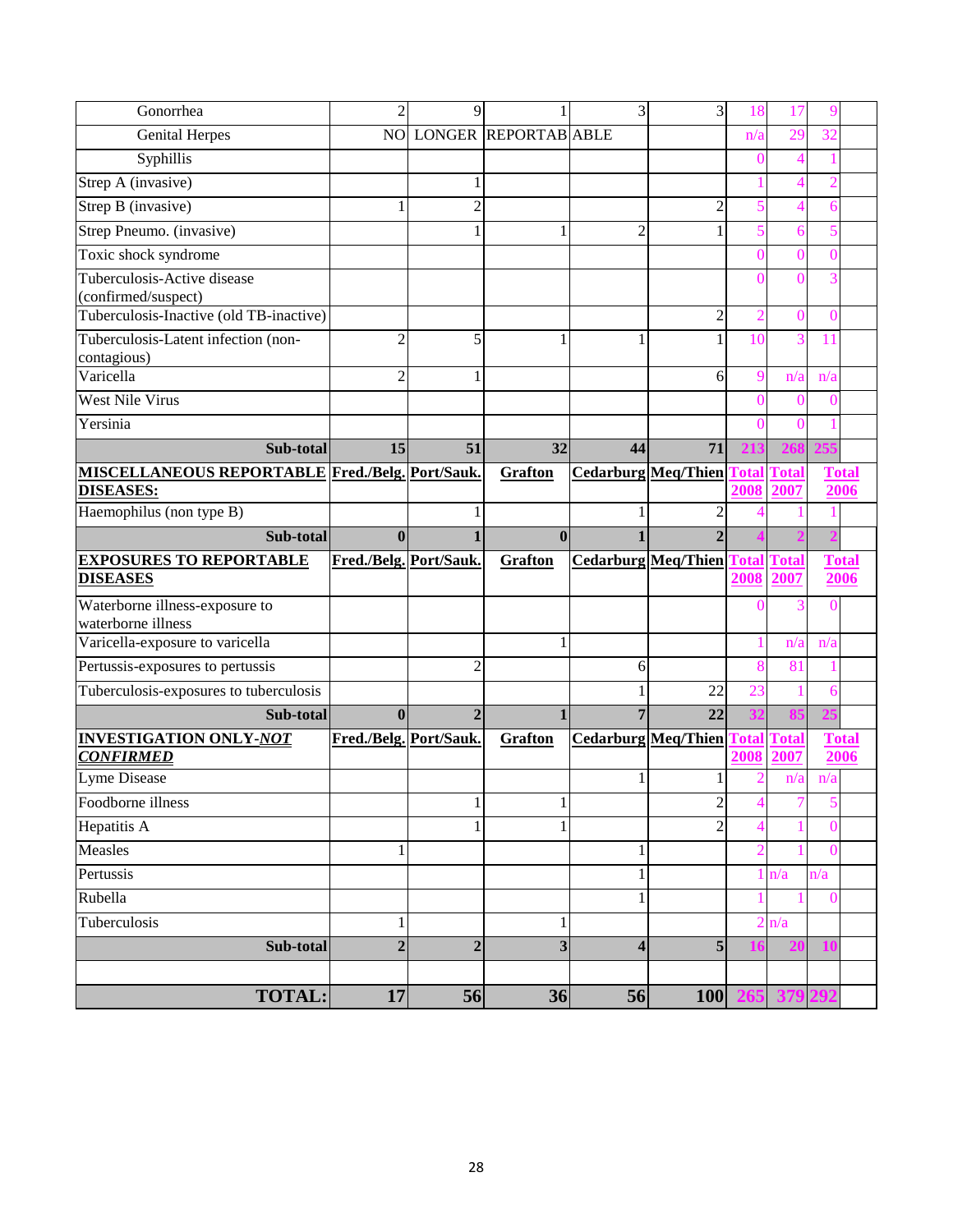# **Exhibit II**

| 2008 Hearing Statistics by Grade Level |                          |                          |                          |                                    |                            |  |  |
|----------------------------------------|--------------------------|--------------------------|--------------------------|------------------------------------|----------------------------|--|--|
| Grade                                  | <b>Screened</b>          | *Rescreened              | <b>Referred</b>          | % Referred from<br><b>Rescreen</b> | <b>Treatment Responses</b> |  |  |
|                                        |                          |                          |                          |                                    |                            |  |  |
| $\mbox{ECH}$                           | 103                      | $\sqrt{2}$               | $\boldsymbol{2}$         | 100%                               | 1                          |  |  |
| PRESCHOOL                              | 514                      | 53                       | $10\,$                   | 19%                                |                            |  |  |
| $4\mathrm{K}$                          | 342                      | $30\,$                   | $\overline{4}$           | 13%                                | $\sqrt{2}$                 |  |  |
| $5K$                                   | 809                      | 54                       | $\,8\,$                  | 15%                                | $\mathbf 1$                |  |  |
| $\mathbf{1}$                           | 834                      | 63                       | 12                       | 19%                                | $\sqrt{2}$                 |  |  |
| $\boldsymbol{2}$                       | 811                      | $42\,$                   | 11                       | 26%                                | $\sqrt{2}$                 |  |  |
| $\mathfrak{Z}$                         | $808\,$                  | $50\,$                   | $\,8\,$                  | 16%                                |                            |  |  |
| $\overline{4}$                         | $10\,$                   | $\,1\,$                  | $\,1$                    | 100%                               |                            |  |  |
| $\sqrt{5}$                             | $\overline{4}$           | $\mathbf{1}$             | $\mathbf 1$              | 100%                               |                            |  |  |
| $\sqrt{6}$                             | $25\,$                   | $\sqrt{2}$               |                          | $0\%$                              |                            |  |  |
| $\boldsymbol{7}$                       | 29                       |                          |                          | $0\%$                              |                            |  |  |
| $\,8\,$                                | 17                       | $\mathbf{1}$             |                          | $0\%$                              |                            |  |  |
| $\overline{9}$                         |                          |                          |                          |                                    |                            |  |  |
| $10\,$                                 | ÷                        | $\overline{a}$           | ÷                        |                                    | -                          |  |  |
| $11\,$                                 | $\overline{\phantom{m}}$ | $\overline{\phantom{a}}$ | $\overline{a}$           |                                    |                            |  |  |
| $12\,$                                 |                          |                          | ÷,                       |                                    |                            |  |  |
|                                        | $\overline{\phantom{a}}$ | $\overline{\phantom{a}}$ | $\overline{\phantom{a}}$ |                                    | $\overline{\phantom{a}}$   |  |  |
| <b>TOTAL</b>                           | 4,252                    | 296                      | 559                      | 20%                                | $***8$                     |  |  |

\*Rescreened numbers may include students that were absent on the original screening date. \*\*Treatment responses continue to come in through the spring and summer and are added

to the statistics,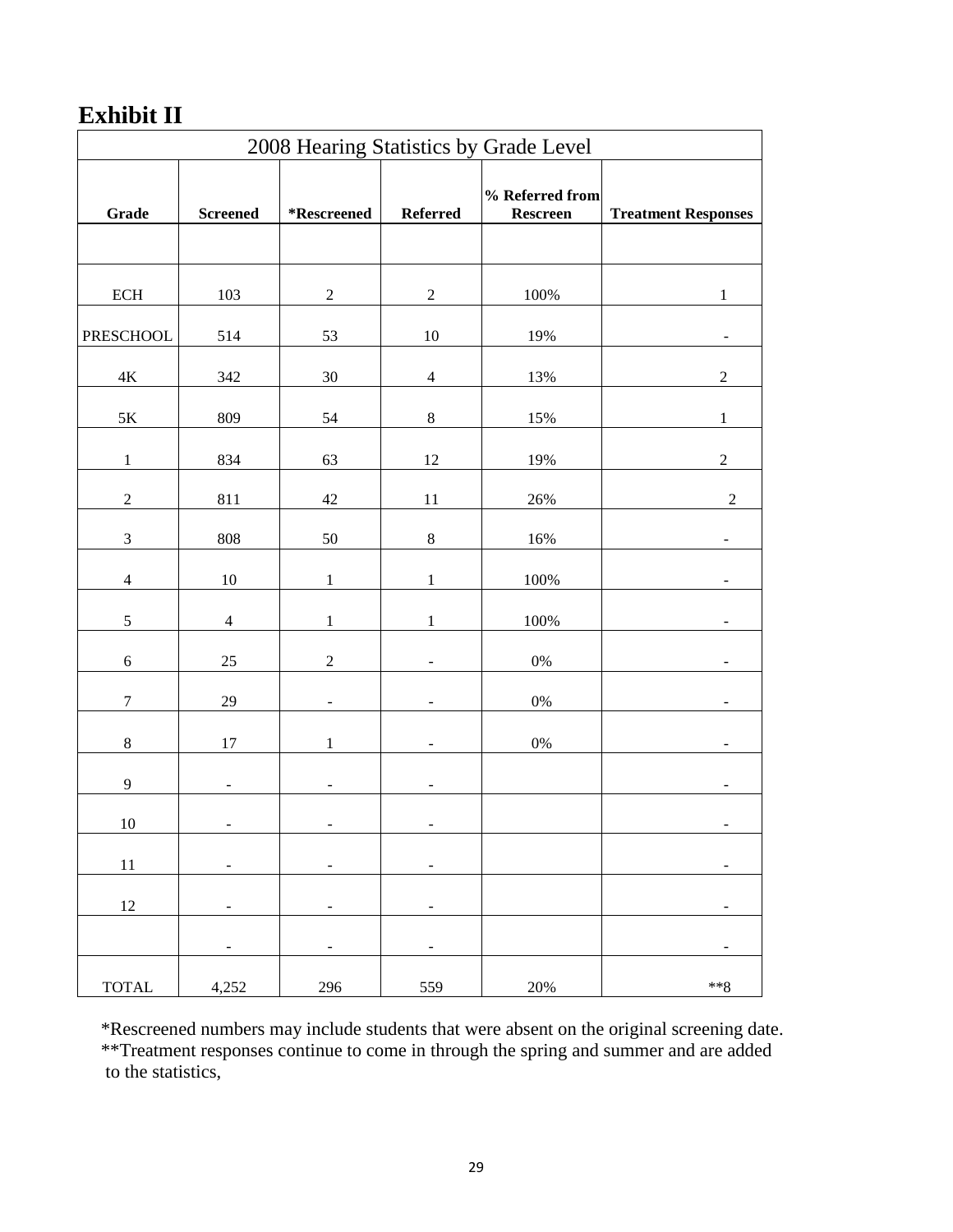# **Exhibit III**

| 2008 Vision Statistics by Grade Level |                 |                          |                          |                             |                            |  |  |  |  |  |
|---------------------------------------|-----------------|--------------------------|--------------------------|-----------------------------|----------------------------|--|--|--|--|--|
| Grade                                 | <b>Screened</b> | *Rescreened              | Referred                 | % Referred from<br>Rescreen | <b>Treatment Responses</b> |  |  |  |  |  |
|                                       |                 |                          |                          |                             |                            |  |  |  |  |  |
| <b>ECH</b>                            | 116             | 8                        | 8                        | 100%                        |                            |  |  |  |  |  |
| <b>PRESCHOOL</b>                      |                 |                          |                          |                             |                            |  |  |  |  |  |
| $4\mathrm{K}$                         | 344             | 24                       | 18                       | 75                          | $\mathfrak{Z}$             |  |  |  |  |  |
| $5\mathrm{K}$                         | 784             | 59                       | 36                       | 61%                         | 6                          |  |  |  |  |  |
| $\,1$                                 | 864             | 51                       | 26                       | 51                          | $\overline{4}$             |  |  |  |  |  |
| $\sqrt{2}$                            | 829             | 49                       | 32                       | 65                          | $\overline{\mathcal{L}}$   |  |  |  |  |  |
| $\mathfrak{Z}$                        | 837             | 70                       | 52                       | 74                          | 6                          |  |  |  |  |  |
| $\overline{4}$                        | 951             | 73                       | 51                       | 70                          | $\overline{\mathcal{L}}$   |  |  |  |  |  |
| $\sqrt{5}$                            | 952             | 69                       | 57                       | 83                          | $\boldsymbol{8}$           |  |  |  |  |  |
| $\sqrt{6}$                            | 968             | 64                       | 43                       | 67                          | $\boldsymbol{2}$           |  |  |  |  |  |
| $\boldsymbol{7}$                      | 982             | 78                       | 48                       | 62                          | $\bf 8$                    |  |  |  |  |  |
| $\,8\,$                               | 1048            | 94                       | 66                       | 70                          | 6                          |  |  |  |  |  |
| 9                                     |                 |                          |                          |                             |                            |  |  |  |  |  |
| $10\,$                                |                 |                          |                          |                             |                            |  |  |  |  |  |
| $11\,$                                | ÷               | $\blacksquare$           | $\overline{\phantom{a}}$ |                             |                            |  |  |  |  |  |
| $12\,$                                | ۰               | $\overline{\phantom{a}}$ | $\overline{\phantom{a}}$ |                             | ۰                          |  |  |  |  |  |
|                                       |                 |                          |                          |                             |                            |  |  |  |  |  |
| $\ensuremath{\mathsf{TOTAL}}$         | 8,675           | 639                      | 437                      | 68                          | $***50$                    |  |  |  |  |  |

\*Rescreened numbers includes absentees from first day of screening.

\*\*Treatment responses continue to come in through the spring and summer and are added to the statistics.